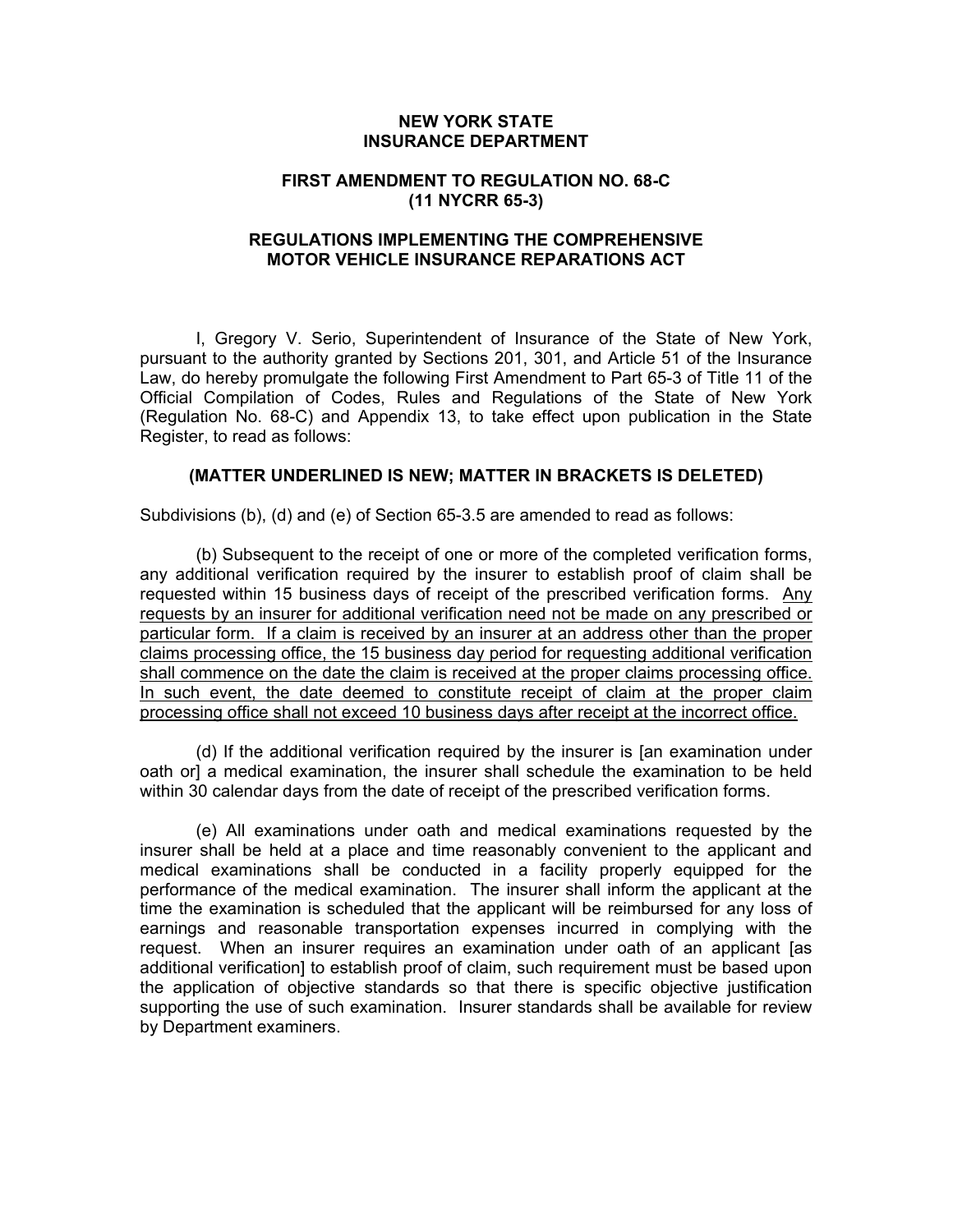Paragraph (2) of section 65-3.8(c) is amended to read as follows:

(2) Notwithstanding paragraph (1) of this subdivision, where there is a denial in part of a medical bill as a result of charges not conforming to section 5108 of the Insurance Law, an insurer may effect compliance with paragraph (1) for those overcharges of \$50 or less by telephone agreement with the provider or provider's representative, with proper documentation of such agreement in the claim file. The provider must have been entitled to direct payment pursuant to section [65-3.12] 65-3.11 of this subpart.

Subdivision (a) of section 65-3.10 is amended to read as follows:

(a) An applicant or an assignee shall be entitled to recover their attorney's fees, for services necessarily performed in connection with securing payment, if a valid claim or portion thereof was denied or overdue. If such a claim was initially denied and subsequently paid by the insurer, the attorney's fee shall be \$80. If such a claim was overdue but not denied, the attorney's fee shall be equal to 20 percent of the amount of the first-party benefits and any additional first-party benefits plus interest payable pursuant to section [65-3.10] 65-3.9 of this subpart, subject to a maximum fee of \$60.

Subdivisions (b) and (c) of Section 65-3.11 are relettered subdivisions (d) and (e) and new subdivisions (b) and (c) are added to read as follows:

(b) In order for a health care provider/hospital to receive direct payment from the insurer, the health care provider or hospital must submit to the insurer:

- (1) a properly executed Authorization to Pay Benefits as contained on NYS Forms NF-3, NF-4 or NF-5 or other claim form acceptable to the insurer. Execution of an authorization to pay benefits shall not constitute or operate as a transfer of all rights from the eligible injured person to the provider; or
- (2) a properly executed assignment on:

(i) the prescribed Verification of Treatment by Attending Physician or Other Provider of Service form (NYS Form NF-3); or

(ii) the prescribed Verification of Hospital Treatment form (NYS Form NF-4), or the prescribed Hospital Facility form (NYS Form NF-5); or

(iii) the prescribed No-Fault Assignment of Benefits form (NYS Form NF-AOB) contained in Appendix 13 or an equivalent form containing nonsubstantive enhancements, but no changes may be made to the assignment language itself.

(c) The insurer may request, in writing, the original assignment or authorization to pay benefits form to establish proof of claim in accordance with the procedures contained in subdivision (d) of this section. The insurer must maintain the original form in its claim file.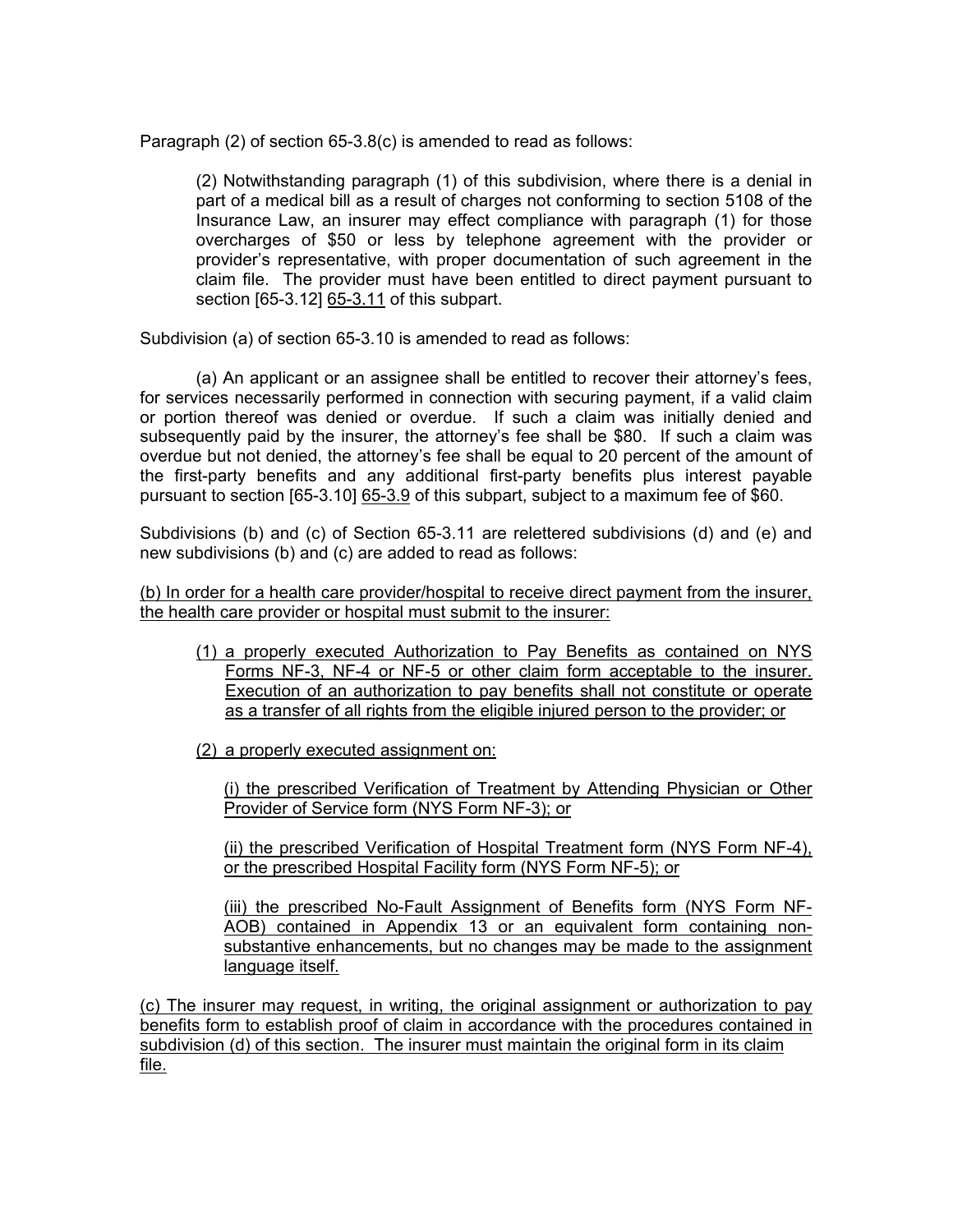Section 65-3.18 is amended to read as follows:

65-3.18 Releases. Except as provided in [paragraph 65-3.17(b)(13)] section 65- 3.16(b)(13) of this Subpart (lump-sum settlements), there shall be no settlement nor any release, express or implied, for mandatory or optional personal injury protection benefits (Mandatory PIP or Additional PIP benefits).

Paragraph (5) of section 65-3.19(e) is amended to read as follows:

(5) Failure to make timely payment, as provided for in paragraph (3) or (4) of this subdivision, shall subject the no-fault insurer to the interest, attorney's fees and arbitration provisions of sections [65-3.10 and 65-3.11] 65-3.9 and 65-3.10 of this Subpart and Subpart 65-4.

The opening paragraph of paragraph (3) of section 65-3.19(f) is amended to read as follows:

(3) For all qualified wage continuation plans, (referred to in [subparagraph 65-  $3.17(b)(1)(i)$ ] section  $65-3.16(b)(1)(i)$  of this subpart), which provides benefits equal to less than 100 percent of the employee's salary, the insurer should reduce the amount paid under the plan by the amount required to be paid in satisfaction of the New York State Disability Law. Only the excess over the New York State Disability Benefits is a qualified wage continuation plan benefit.

I, Gregory V. Serio, Superintendent of Insurance, do hereby certify that the foregoing is the First Amendment to 11 NYCRR 65-3 (Regulation No. 68-C), promulgated by me on January 9, 2003 pursuant to the authority granted by Sections 201, 301,and Article 51 of the Insurance Law, to take effect upon publication in the State Register.

Pursuant to the provisions of the State Administrative Procedure Act, prior notice of the proposed amendment was published in the State Register on July 31, 2002. No other publication or prior notice is required by statute.

> Gregory V. Serio Superintendent of Insurance

January 9, 2003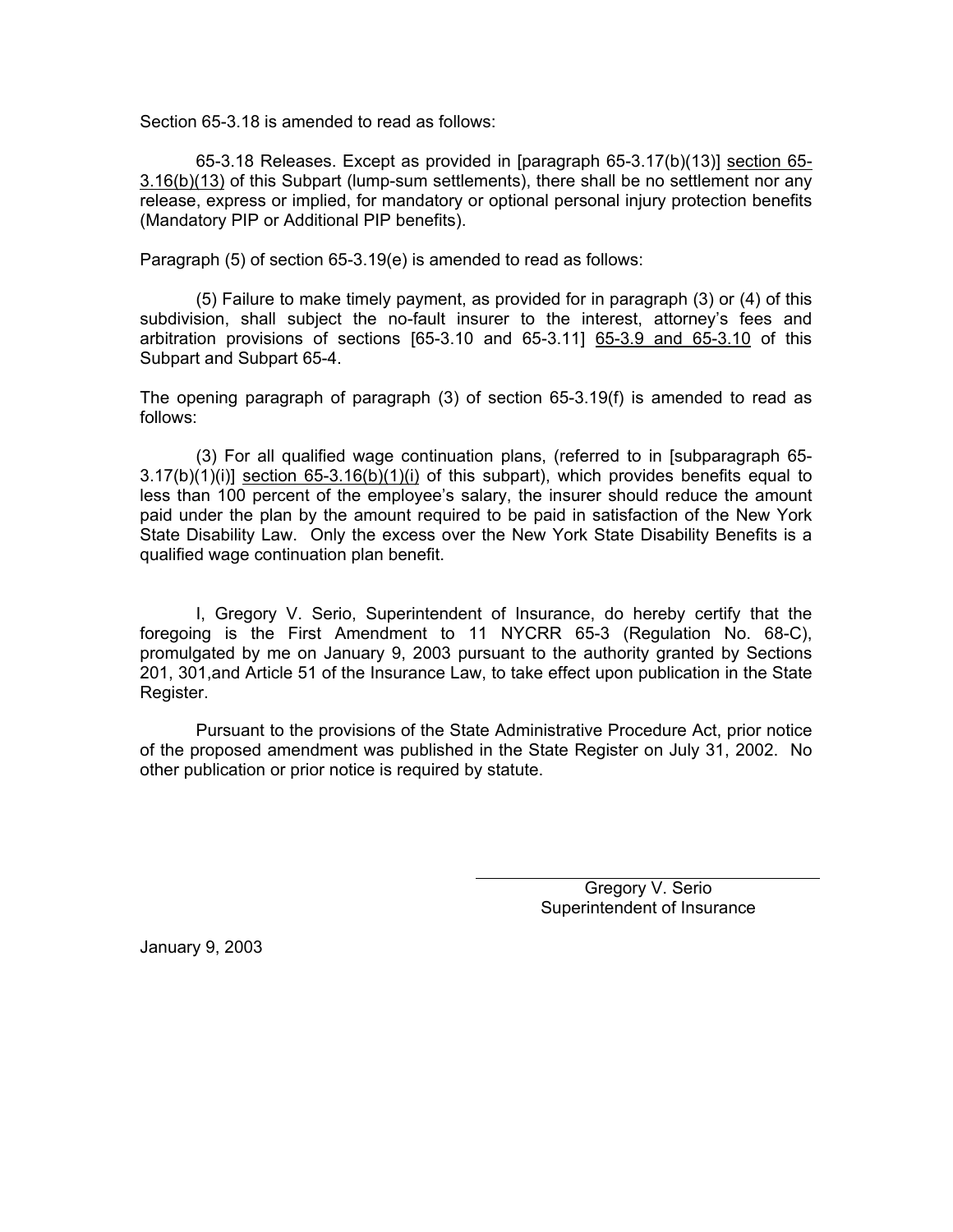## APPENDIX 13

## (*cf. Part 65*)

## **PRESCRIBED NO-FAULT FORMS**

Appendix 13 has been changed as follows: the Verification of Treatment by Attending Physician or other Provider of Health Service form (NYS Form NF-3), the Verification of Hospital Treatment form (NYS Form NF-4), the Hospital Facility form (NYS Form NF-5), Verification of Self-Employment Income form (NYS Form NF-7) and the Denial of Claim form, (NYS Form NF-10) have been revised and a new No-Fault Assignment of Benefits form, (NYS Form NF-AOB) is added. Other than NYS Form NF-AOB, no deviations may be made to the prescribed forms unless expressly acknowledged by the Department. With respect to NYS Form NF-AOB, nonsubstantive enhancements, such as provider and insurance information may be added, but no changes may be made to the assignment language itself.

 forms must be reprinted in a size and format using type which is clear and readable and which The forms contained herein have been reduced in size for convenience of promulgation. The allows sufficient space to facilitate the completion of the information requested therein.

Insurers may continue to use currently existing stocks of prescribed No-Fault forms until May 1, 2003 at which time the revised prescribed forms must be utilized.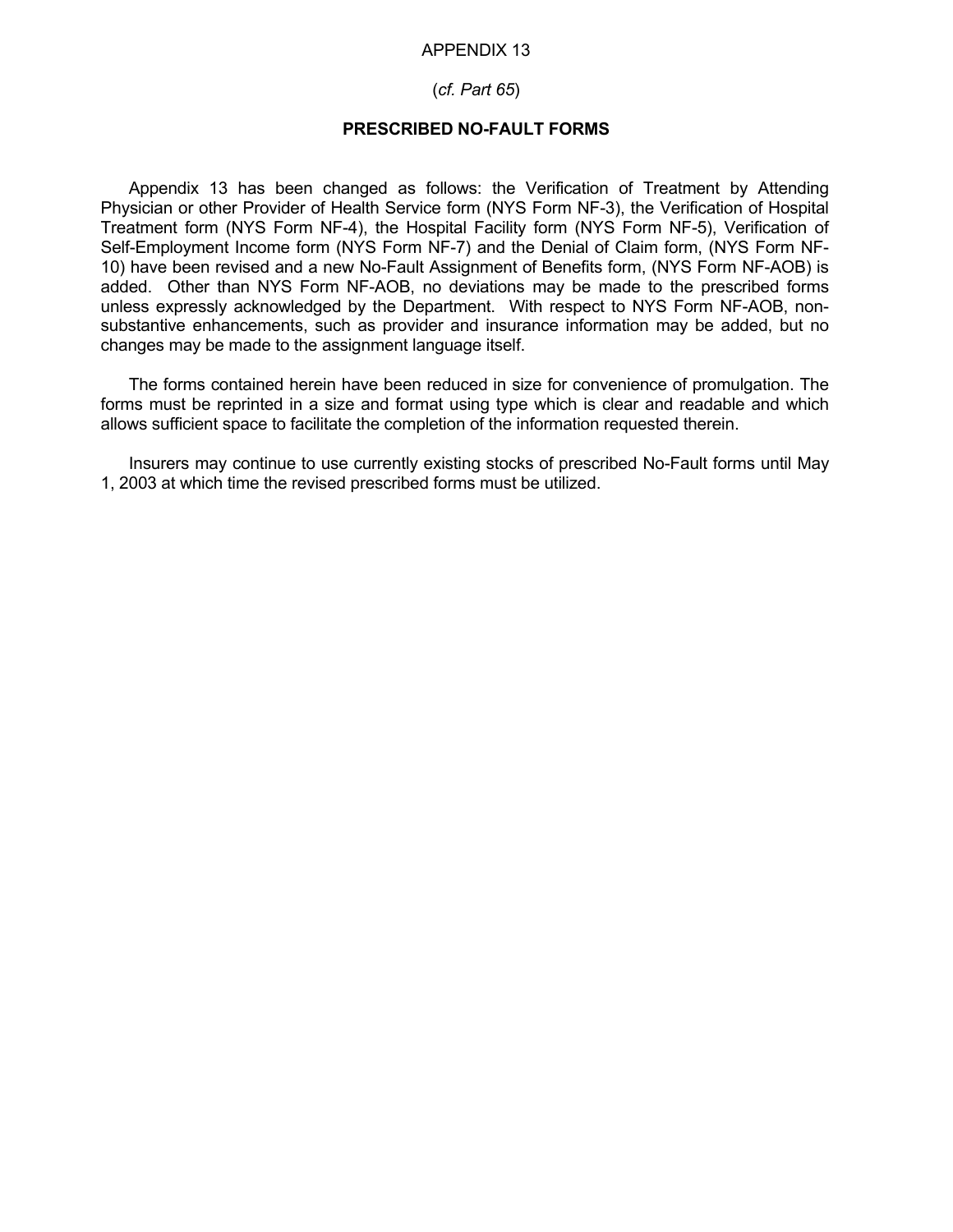NEW YORK MOTOR VEHICLE NO-FAULT INSURANCE LAW VERIFICATION OF TREATMENT BY ATTENDING PHYSICIAN OR OTHER PROVIDER OF HEALTH SERVICE (This form is not for verification of hospital treatment)

|                                                                                                             | <b>NAME AND ADDRESS</b><br>OF INSURER OR SELF-INSURER   | $\ast$                                                                                                                                                                                                                                                                                                                                                                                                                                                                                                                                                                                                                 |  | NAME OF INSURER'S CLAIMS REPRESENTATIVE<br>ADDRESS OF REPRESENTATIVE<br>PHONE NUMBER OF REPRESENTATIVE |                     |  |  |
|-------------------------------------------------------------------------------------------------------------|---------------------------------------------------------|------------------------------------------------------------------------------------------------------------------------------------------------------------------------------------------------------------------------------------------------------------------------------------------------------------------------------------------------------------------------------------------------------------------------------------------------------------------------------------------------------------------------------------------------------------------------------------------------------------------------|--|--------------------------------------------------------------------------------------------------------|---------------------|--|--|
| <b>DATE</b>                                                                                                 | <b>POLICYHOLDER</b>                                     | <b>POLICY NUMBER</b>                                                                                                                                                                                                                                                                                                                                                                                                                                                                                                                                                                                                   |  | <b>DATE OF ACCIDENT</b>                                                                                | <b>CLAIM NUMBER</b> |  |  |
|                                                                                                             | PROVIDER'S NAME AND ADDRESS                             |                                                                                                                                                                                                                                                                                                                                                                                                                                                                                                                                                                                                                        |  |                                                                                                        |                     |  |  |
|                                                                                                             | IS APPLICABLE TO THIS CLAIM.                            | KINDLY COMPLETE AND SUBMIT THIS FORM AS SOON AS POSSIBLE. PLEASE NOTE, THIS COMPLETED<br>FORM MUST BE SUBMITTED TO THE INSURER AS SOON AS REASONABLY POSSIBLE BUT NO LATER<br>THAN 45 DAYS OR 180 DAYS AFTER TREATMENT DATE, DEPENDING UPON THE POLICY ENDORSEMENT<br>IN EFFECT AT THE TIME OF THE ACCIDENT. IF YOU ARE UNSURE OF THE APPLICABLE TIME<br>REQUIREMENT, KINDLY CONTACT THE CLAIMS REPRESENTATIVE TO DETERMINE WHICH DEADLINE<br>IF YOU HAVE PREVIOUSLY SUBMITTED AN EARLIER REPORT ON THIS ACCIDENT, YOU NEED ONLY NOTE ANY CHANGES FROM THE<br>INFORMATION PREVIOUSLY FURNISHED AND ADDITIONAL CHARGES. |  |                                                                                                        |                     |  |  |
|                                                                                                             | 1. PATIENT'S NAME AND ADDRESS                           |                                                                                                                                                                                                                                                                                                                                                                                                                                                                                                                                                                                                                        |  |                                                                                                        |                     |  |  |
| 2. AGE                                                                                                      | 3. SEX                                                  | 4. OCCUPATION (IF KNOWN)                                                                                                                                                                                                                                                                                                                                                                                                                                                                                                                                                                                               |  |                                                                                                        |                     |  |  |
|                                                                                                             | 5. DIAGNOSIS AND CONCURRENT CONDITIONS                  |                                                                                                                                                                                                                                                                                                                                                                                                                                                                                                                                                                                                                        |  |                                                                                                        |                     |  |  |
| 6: WHEN DID SYMPTOMS FIRST APPEAR?<br>7. WHEN DID PATIENT FIRST CONSULT YOU FOR THIS<br>CONDITION?<br>DATE: |                                                         |                                                                                                                                                                                                                                                                                                                                                                                                                                                                                                                                                                                                                        |  |                                                                                                        |                     |  |  |
| <b>YES</b>                                                                                                  | 8. HAS PATIENT EVER HAD SAME OR SIMILAR CONDITION<br>NO | IF "YES", state when and describe:                                                                                                                                                                                                                                                                                                                                                                                                                                                                                                                                                                                     |  |                                                                                                        |                     |  |  |
|                                                                                                             |                                                         | 9. IS CONDITION SOLELY A RESULT OF THIS AUTOMOBILE ACCIDENT?                                                                                                                                                                                                                                                                                                                                                                                                                                                                                                                                                           |  |                                                                                                        |                     |  |  |
| <b>YES</b>                                                                                                  | NO<br>IF "NO", explain:                                 |                                                                                                                                                                                                                                                                                                                                                                                                                                                                                                                                                                                                                        |  |                                                                                                        |                     |  |  |
| YES                                                                                                         | NO                                                      | 10. IS CONDITION DUE TO INJURY ARISING OUT OF PATIENT'S EMPLOYMENT?                                                                                                                                                                                                                                                                                                                                                                                                                                                                                                                                                    |  |                                                                                                        |                     |  |  |
|                                                                                                             | <b>YES</b><br>NO.                                       | 11. WILL INJURY RESULT IN SIGNIFICANT DISFIGUREMENT OR PERMANENT DISABILITY?<br>NOT DETERMINABLE AT THIS TIME                                                                                                                                                                                                                                                                                                                                                                                                                                                                                                          |  |                                                                                                        |                     |  |  |

| . PATIENT WAS DISABLED (UNABLE TO WORK) |          | 13. IF STILL DISABLED THE PATIENT SHOULD BE ABLE |
|-----------------------------------------|----------|--------------------------------------------------|
| FROM:                                   | THROUGH: | TO RETURN TO WORK ON:<br><b>(DATE)</b>           |
|                                         |          |                                                  |

14. WILL THE PATIENT REQUIRE REHABILITATION AND/OR OCCUPATIONAL THERAPY AS A RESULT OF THE INJURIES SUSTAINED IN THIS ACCIDENT?

YES NO IF "YES", DESCRIBE YOUR RECOMMENDATION BELOW:

\* Bracketed language to be filled in by insurer or self-insurer

NYS FORM NF-3 (Rev 5/2003) Page 1 of 2

CONTINUE ON PAGE 2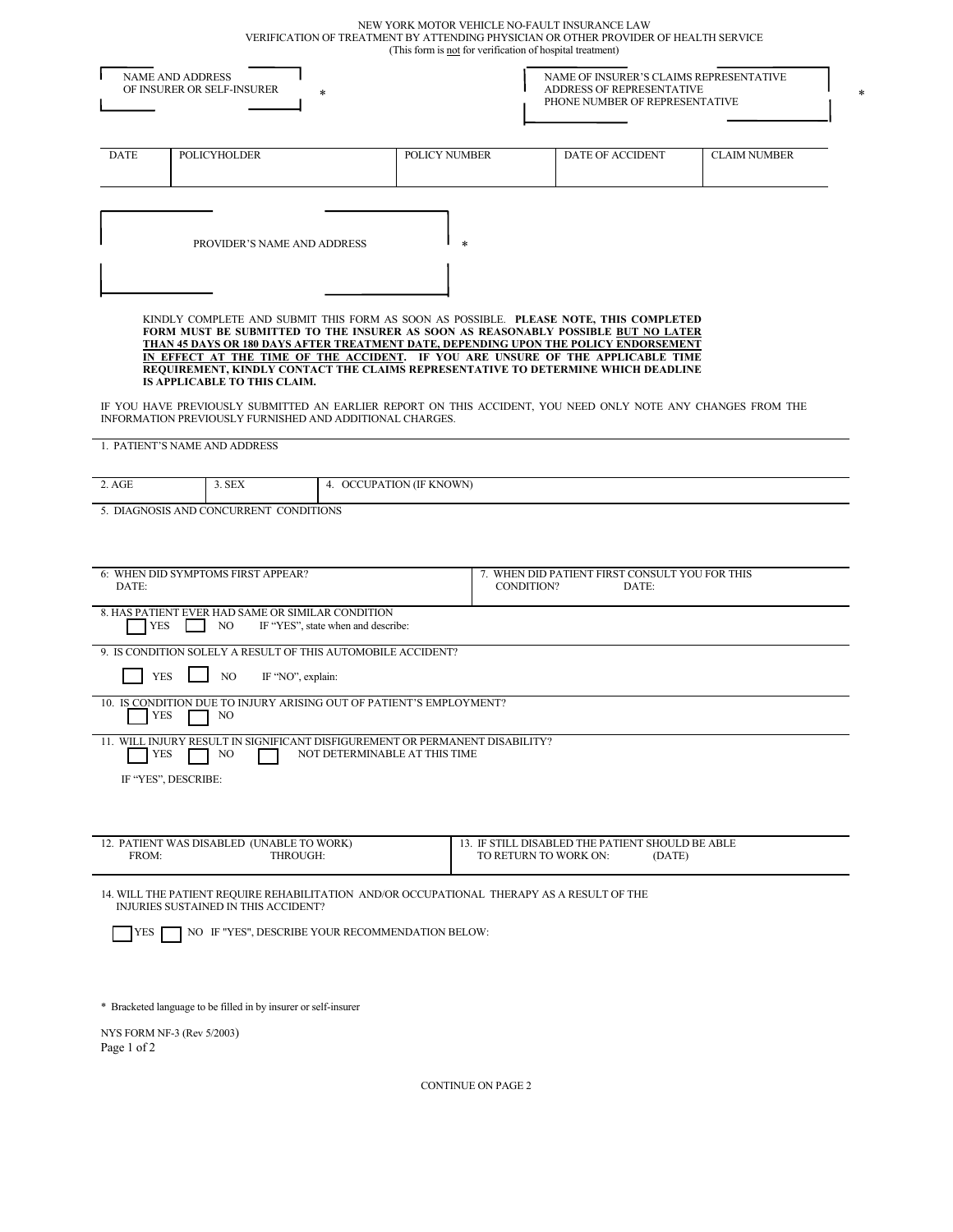| VERIFICATION OF TREATMENT BY ATTENDING PHYSICIAN OR OTHER PROVIDER OF HEALTH SERVICE |
|--------------------------------------------------------------------------------------|
| PAGE <sub>2</sub>                                                                    |

| 15. REPORT OF SERVICES RENDERED - ATTACH ADDITIONAL SHEETS IF NECESSARY |                                                      |                                                          |  |                                                                                                                                                                                                            |                 |                                                                                                                                                                                                                                                                                                                                                                                                                                                                                                                                                                                                                                                                                                                                                                                                                                                                                                                                                                                                                                                                                                                                                                                                                                                                                                                                                                                                                                                                                                                                                                                                          |                                         |                                                                                                                                                                                                                                                                                                                                                                                                                                                                                                                                                                                                                                                                                                                          |  |  |  |  |  |
|-------------------------------------------------------------------------|------------------------------------------------------|----------------------------------------------------------|--|------------------------------------------------------------------------------------------------------------------------------------------------------------------------------------------------------------|-----------------|----------------------------------------------------------------------------------------------------------------------------------------------------------------------------------------------------------------------------------------------------------------------------------------------------------------------------------------------------------------------------------------------------------------------------------------------------------------------------------------------------------------------------------------------------------------------------------------------------------------------------------------------------------------------------------------------------------------------------------------------------------------------------------------------------------------------------------------------------------------------------------------------------------------------------------------------------------------------------------------------------------------------------------------------------------------------------------------------------------------------------------------------------------------------------------------------------------------------------------------------------------------------------------------------------------------------------------------------------------------------------------------------------------------------------------------------------------------------------------------------------------------------------------------------------------------------------------------------------------|-----------------------------------------|--------------------------------------------------------------------------------------------------------------------------------------------------------------------------------------------------------------------------------------------------------------------------------------------------------------------------------------------------------------------------------------------------------------------------------------------------------------------------------------------------------------------------------------------------------------------------------------------------------------------------------------------------------------------------------------------------------------------------|--|--|--|--|--|
| DATE OF<br><b>SERVICE</b>                                               | <b>PLACE OF SERVICE</b><br><b>INCLUDING ZIP CODE</b> |                                                          |  | DESCRIPTION OF TREATMENT OR<br>HEALTH SERVICE RENDERED                                                                                                                                                     |                 | FEE SCHEDULE<br><b>TREATMENT CODE</b>                                                                                                                                                                                                                                                                                                                                                                                                                                                                                                                                                                                                                                                                                                                                                                                                                                                                                                                                                                                                                                                                                                                                                                                                                                                                                                                                                                                                                                                                                                                                                                    |                                         | <b>CHARGES</b>                                                                                                                                                                                                                                                                                                                                                                                                                                                                                                                                                                                                                                                                                                           |  |  |  |  |  |
|                                                                         |                                                      |                                                          |  |                                                                                                                                                                                                            |                 |                                                                                                                                                                                                                                                                                                                                                                                                                                                                                                                                                                                                                                                                                                                                                                                                                                                                                                                                                                                                                                                                                                                                                                                                                                                                                                                                                                                                                                                                                                                                                                                                          |                                         |                                                                                                                                                                                                                                                                                                                                                                                                                                                                                                                                                                                                                                                                                                                          |  |  |  |  |  |
|                                                                         |                                                      |                                                          |  |                                                                                                                                                                                                            |                 |                                                                                                                                                                                                                                                                                                                                                                                                                                                                                                                                                                                                                                                                                                                                                                                                                                                                                                                                                                                                                                                                                                                                                                                                                                                                                                                                                                                                                                                                                                                                                                                                          | TOTAL CHARGES TO DATE \$                |                                                                                                                                                                                                                                                                                                                                                                                                                                                                                                                                                                                                                                                                                                                          |  |  |  |  |  |
|                                                                         |                                                      |                                                          |  | 16. IF TREATING PROVIDER IS DIFFERENT THAN BILLING PROVIDER COMPLETE THE FOLLOWING.                                                                                                                        |                 |                                                                                                                                                                                                                                                                                                                                                                                                                                                                                                                                                                                                                                                                                                                                                                                                                                                                                                                                                                                                                                                                                                                                                                                                                                                                                                                                                                                                                                                                                                                                                                                                          |                                         |                                                                                                                                                                                                                                                                                                                                                                                                                                                                                                                                                                                                                                                                                                                          |  |  |  |  |  |
| <b>TREATING PROVIDER'S</b>                                              |                                                      | <b>TITLE</b>                                             |  | <b>LICENSE OR</b>                                                                                                                                                                                          |                 |                                                                                                                                                                                                                                                                                                                                                                                                                                                                                                                                                                                                                                                                                                                                                                                                                                                                                                                                                                                                                                                                                                                                                                                                                                                                                                                                                                                                                                                                                                                                                                                                          | <b>BUSINESS RELATIONSHIP</b>            |                                                                                                                                                                                                                                                                                                                                                                                                                                                                                                                                                                                                                                                                                                                          |  |  |  |  |  |
| <b>NAME</b>                                                             |                                                      |                                                          |  | <b>CERTIFICATION NUMBER</b>                                                                                                                                                                                |                 |                                                                                                                                                                                                                                                                                                                                                                                                                                                                                                                                                                                                                                                                                                                                                                                                                                                                                                                                                                                                                                                                                                                                                                                                                                                                                                                                                                                                                                                                                                                                                                                                          | CHECK APPLICABLE BOX                    |                                                                                                                                                                                                                                                                                                                                                                                                                                                                                                                                                                                                                                                                                                                          |  |  |  |  |  |
|                                                                         |                                                      |                                                          |  |                                                                                                                                                                                                            | <b>EMPLOYEE</b> |                                                                                                                                                                                                                                                                                                                                                                                                                                                                                                                                                                                                                                                                                                                                                                                                                                                                                                                                                                                                                                                                                                                                                                                                                                                                                                                                                                                                                                                                                                                                                                                                          | <b>INDEPENDENT</b><br><b>CONTRACTOR</b> | OTHER (SPECIFY)                                                                                                                                                                                                                                                                                                                                                                                                                                                                                                                                                                                                                                                                                                          |  |  |  |  |  |
|                                                                         |                                                      |                                                          |  |                                                                                                                                                                                                            |                 |                                                                                                                                                                                                                                                                                                                                                                                                                                                                                                                                                                                                                                                                                                                                                                                                                                                                                                                                                                                                                                                                                                                                                                                                                                                                                                                                                                                                                                                                                                                                                                                                          |                                         | 17. IF THE PROVIDER OF SERVICE IS A PROFESSIONAL SERVICE CORPORATION OR DOING BUSINESS UNDER AN ASSUMED NAME<br>(DBA), LIST THE OWNER AND PROFESSIONAL LICENSING CREDENTIALS OF ALL OWNERS (Provide an additional attachment if necessary).                                                                                                                                                                                                                                                                                                                                                                                                                                                                              |  |  |  |  |  |
|                                                                         |                                                      | 18. IS PATIENT STILL UNDER YOUR CARE FOR THIS CONDITION? |  | YES                                                                                                                                                                                                        |                 | NO                                                                                                                                                                                                                                                                                                                                                                                                                                                                                                                                                                                                                                                                                                                                                                                                                                                                                                                                                                                                                                                                                                                                                                                                                                                                                                                                                                                                                                                                                                                                                                                                       |                                         |                                                                                                                                                                                                                                                                                                                                                                                                                                                                                                                                                                                                                                                                                                                          |  |  |  |  |  |
|                                                                         |                                                      | 19. ESTIMATED DURATION OF FUTURE TREATMENT               |  |                                                                                                                                                                                                            |                 |                                                                                                                                                                                                                                                                                                                                                                                                                                                                                                                                                                                                                                                                                                                                                                                                                                                                                                                                                                                                                                                                                                                                                                                                                                                                                                                                                                                                                                                                                                                                                                                                          |                                         |                                                                                                                                                                                                                                                                                                                                                                                                                                                                                                                                                                                                                                                                                                                          |  |  |  |  |  |
| 20.<br><b>AUTHORIZATION TO PAY BENEFITS:</b>                            |                                                      |                                                          |  | optional authorization language provided below, by checking off the designated spot in item 20 of this form.<br>THIS OPTION, <u>YOU MAY NOT ALSO ENTER INTO AN ASSIGNMENT OF BENFITS</u> CONTAINED IN #21) |                 |                                                                                                                                                                                                                                                                                                                                                                                                                                                                                                                                                                                                                                                                                                                                                                                                                                                                                                                                                                                                                                                                                                                                                                                                                                                                                                                                                                                                                                                                                                                                                                                                          |                                         | PATIENT: Your health provider may agree to accept payment for health services performed directly from your insurer<br>(Authorization to Pay Benefits) so that you are not required to make payment to the health provider at the time of service. Such<br>agreement is optional on the part of the health provider and must be signed by both patient and health provider. You may use the<br>(IF YOU HAVE CHOSEN TO AUTHORIZE THE DIRECT PAYMENT OF BENEFITS BY CHECKING<br>I AUTHORIZE PAYMENT OF HEALTH BENEFITS TO THE UNDERSIGNED HEALTH CARE PROVIDER OR SUPPLIER OF SERVICES DESCRIBED<br>BELOW. I RETAIN ALL RIGHTS, PRIVILEGES AND REMEDIES TO WHICH I AM ENTITLED UNDER ARTICLE 51 (THE NO-FAULT PROVISION) OF |  |  |  |  |  |
| THE INSURANCE LAW<br>PRINT NAME                                         |                                                      |                                                          |  | <b>SIGNED</b>                                                                                                                                                                                              |                 |                                                                                                                                                                                                                                                                                                                                                                                                                                                                                                                                                                                                                                                                                                                                                                                                                                                                                                                                                                                                                                                                                                                                                                                                                                                                                                                                                                                                                                                                                                                                                                                                          |                                         |                                                                                                                                                                                                                                                                                                                                                                                                                                                                                                                                                                                                                                                                                                                          |  |  |  |  |  |
|                                                                         |                                                      | <b>PATIENT</b>                                           |  |                                                                                                                                                                                                            |                 | <b>PATIENT</b>                                                                                                                                                                                                                                                                                                                                                                                                                                                                                                                                                                                                                                                                                                                                                                                                                                                                                                                                                                                                                                                                                                                                                                                                                                                                                                                                                                                                                                                                                                                                                                                           |                                         | <b>DATE</b>                                                                                                                                                                                                                                                                                                                                                                                                                                                                                                                                                                                                                                                                                                              |  |  |  |  |  |
|                                                                         |                                                      |                                                          |  |                                                                                                                                                                                                            |                 | PATIENT: Your health provider may agree to have you assign your right to No-Fault benefits from your insurer directly to your<br>health provider (Assignment of Benefits). If you and your health provider agree to an assignment of benefits, you must both sign the<br>agreement contained in #21 or the prescribed NF-AOB form or its equivalent. The language contained in the assignment of benefits is<br>mandatory and may not be altered or avoided by any other language added to this agreement or other written agreement.<br>(IF YOU HAVE CHOSEN TO ASSIGN YOUR BENEFITS TO THE HEALTH PROVIDER BY CHECKING<br>21.<br>THIS OPTION, YOU MAY NOT ALSO ENTER INTO AN AUTHORIZATION TO PAY BENEFITS CONTAINED IN<br><b>ITEM #20 ABOVE)</b><br><b>ASSIGNMENT OF NO-FAULT BENEFITS:</b><br>I HEREBY ASSIGN TO THE HEALTH CARE PROVIDER INDICATED BELOW ALL RIGHTS, PRIVILEGES AND REMEDIES TO PAYMENT FOR<br>HEALTH CARE SERVICES PROIVIDED BY THE ASSIGNEE TO WHICH I AM ENTITLED UNDER ARTICLE 51 (THE NO-FAULT STATUTE) OF<br>THE INSURANCE LAW. THE ASSIGNEE HEREBY CERTIFIES THAT THEY HAVE NOT RECEIVED ANY PAYMENT FROM OR ON BEHALF OF<br>THE ASSIGNOR AND SHALL NOT PURSUE PAYMENT DIRECTLY FROM THE ASSIGNOR FOR SERVICES PROVIDED BY SAID ASSIGNEE FOR<br>INJURIES SUSTAINED DUE TO THE MOTOR VEHCILE ACCIDENT, NOTWITHSTANDING ANY OTHER AGREEMENT TO THE CONTRARY.<br>THIS AGREEMENT MAY BE REVOKED BY THE ASSIGNEE WHEN BENEFITS ARE NOT PAYABLE BASED UPON THE ASSIGNOR'S LACK OF<br>COVERAGE AND/OR VIOLATION OF A POLICY CONDITION DUE TO THE ACTIONS OR CONDUCT OF THE ASSIGNOR. |                                         |                                                                                                                                                                                                                                                                                                                                                                                                                                                                                                                                                                                                                                                                                                                          |  |  |  |  |  |
|                                                                         |                                                      |                                                          |  |                                                                                                                                                                                                            |                 |                                                                                                                                                                                                                                                                                                                                                                                                                                                                                                                                                                                                                                                                                                                                                                                                                                                                                                                                                                                                                                                                                                                                                                                                                                                                                                                                                                                                                                                                                                                                                                                                          |                                         |                                                                                                                                                                                                                                                                                                                                                                                                                                                                                                                                                                                                                                                                                                                          |  |  |  |  |  |
| PRINT NAME                                                              |                                                      |                                                          |  | SIGNED                                                                                                                                                                                                     |                 |                                                                                                                                                                                                                                                                                                                                                                                                                                                                                                                                                                                                                                                                                                                                                                                                                                                                                                                                                                                                                                                                                                                                                                                                                                                                                                                                                                                                                                                                                                                                                                                                          |                                         |                                                                                                                                                                                                                                                                                                                                                                                                                                                                                                                                                                                                                                                                                                                          |  |  |  |  |  |
|                                                                         |                                                      | PATIENT (Assignor)                                       |  |                                                                                                                                                                                                            |                 | <b>PATIENT</b>                                                                                                                                                                                                                                                                                                                                                                                                                                                                                                                                                                                                                                                                                                                                                                                                                                                                                                                                                                                                                                                                                                                                                                                                                                                                                                                                                                                                                                                                                                                                                                                           |                                         | <b>DATE</b>                                                                                                                                                                                                                                                                                                                                                                                                                                                                                                                                                                                                                                                                                                              |  |  |  |  |  |
| PRINT NAME                                                              |                                                      | (PROVIDER OF HEALTH CARE SERVICE - Assignee)             |  | <b>SIGNED</b>                                                                                                                                                                                              |                 |                                                                                                                                                                                                                                                                                                                                                                                                                                                                                                                                                                                                                                                                                                                                                                                                                                                                                                                                                                                                                                                                                                                                                                                                                                                                                                                                                                                                                                                                                                                                                                                                          | (PROVIDER OF HEALTH CARE SERVICE)       | <b>DATE</b>                                                                                                                                                                                                                                                                                                                                                                                                                                                                                                                                                                                                                                                                                                              |  |  |  |  |  |
|                                                                         |                                                      |                                                          |  | HAS AN ORIGINAL AUTHORIZATION OR ASSIGNMENT PREVIOUSLY BEEN EXECUTED?                                                                                                                                      |                 |                                                                                                                                                                                                                                                                                                                                                                                                                                                                                                                                                                                                                                                                                                                                                                                                                                                                                                                                                                                                                                                                                                                                                                                                                                                                                                                                                                                                                                                                                                                                                                                                          | Ш                                       | $\Box$ no<br>yes                                                                                                                                                                                                                                                                                                                                                                                                                                                                                                                                                                                                                                                                                                         |  |  |  |  |  |
|                                                                         |                                                      | IS THE ORIGINAL SIGNATURE OF THE PARTIES ON FILE?        |  |                                                                                                                                                                                                            |                 |                                                                                                                                                                                                                                                                                                                                                                                                                                                                                                                                                                                                                                                                                                                                                                                                                                                                                                                                                                                                                                                                                                                                                                                                                                                                                                                                                                                                                                                                                                                                                                                                          | ГΙ<br>ves                               | П<br>no                                                                                                                                                                                                                                                                                                                                                                                                                                                                                                                                                                                                                                                                                                                  |  |  |  |  |  |
| THE CLAIM FOR EACH SUCH VIOLATION.<br><b>DATE</b>                       |                                                      | PROVIDER'S SIGNATURE                                     |  | IRS/TIN IDENTIFICATION NO.                                                                                                                                                                                 |                 |                                                                                                                                                                                                                                                                                                                                                                                                                                                                                                                                                                                                                                                                                                                                                                                                                                                                                                                                                                                                                                                                                                                                                                                                                                                                                                                                                                                                                                                                                                                                                                                                          | <b>WCB RATING CODE</b>                  | ANY PERSON WHO KNOWINGLY AND WITH INTENT TO DEFRAUD ANY INSURANCE COMPANY OR OTHER PERSON FILES AN APPLICATION<br>FOR INSURANCE OR STATEMENT OF CLAIM CONTAINING ANY MATERIALLY FALSE INFORMATION, OR CONCEALS FOR THE PURPOSE OF<br>MISLEADING, INFORMATION CONCERNING ANY FACT MATERIAL THERETO, COMMITS A FRAUDULENT INSURANCE ACT, WHICH IS A<br>CRIME, AND SHALL ALSO BE SUBJECT TO A CIVIL PENALTY NOT TO EXCEED FIVE THOUSAND DOLLARS AND THE STATED VALUE OF                                                                                                                                                                                                                                                     |  |  |  |  |  |

\*Bracketed language to be filled in by insurer or self-insurer NYS FORM NF-3 (Rev 5/2003) Page 2 of 2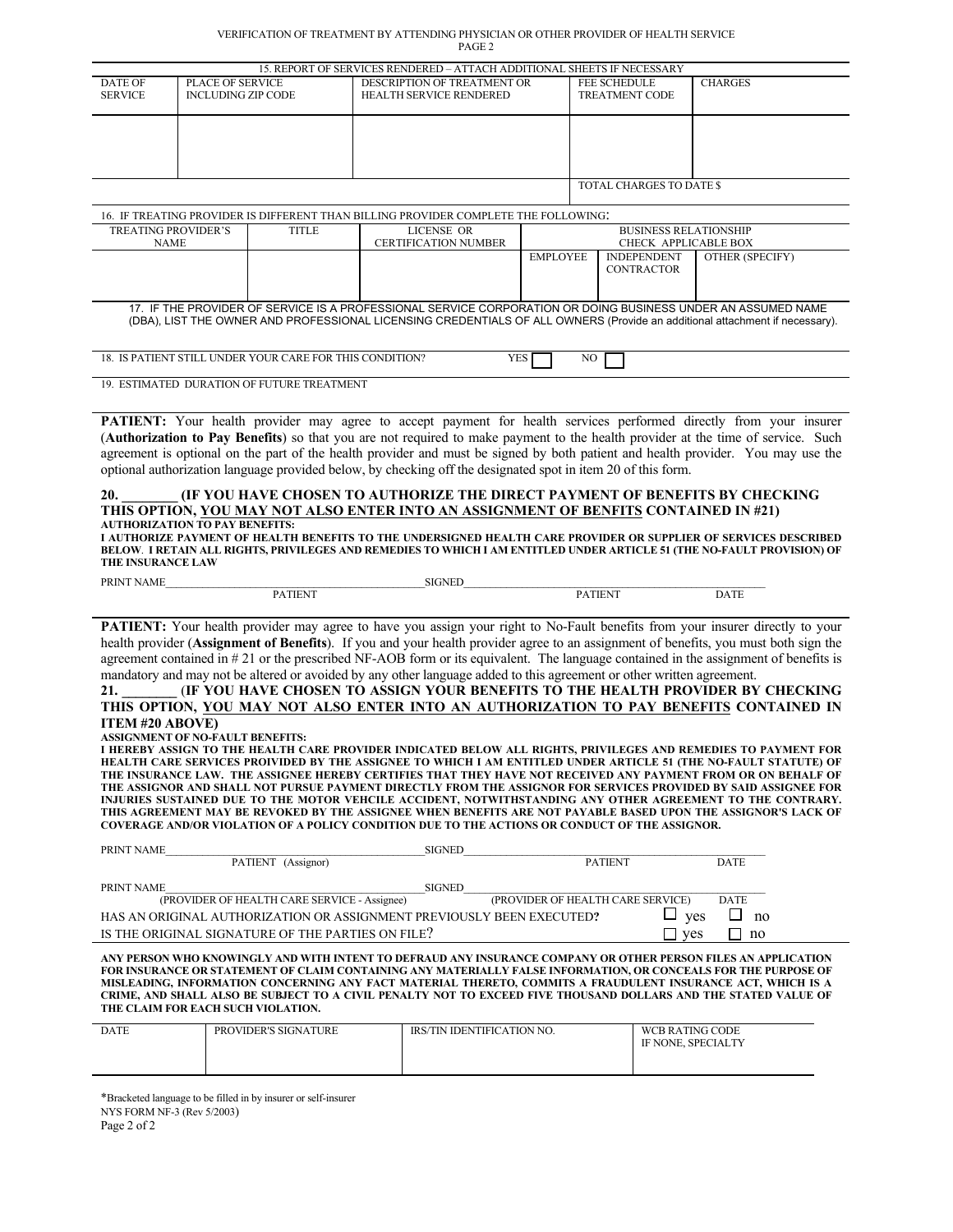#### NEW YORK MOTOR VEHICLE NO-FAULT INSURANCE LAW VERIFICATION OF HOSPITAL TREATMENT

|             | <b>NAME AND ADDRESS</b><br>OF INSURER OR SELF-INSURER<br>$\ast$ |                      | NAME ADDRESS AND PHONE NUMBER<br>OF INSURER'S CLAIMS REPRESENTATIVE | 米                   |
|-------------|-----------------------------------------------------------------|----------------------|---------------------------------------------------------------------|---------------------|
| <b>DATE</b> | <b>POLICYHOLDER</b>                                             | <b>POLICY NUMBER</b> | DATE OF ACCIDENT                                                    | <b>CLAIM NUMBER</b> |
|             | NAME AND ADDRESS OF HOSPITAL                                    | $\ast$               |                                                                     |                     |

KINDLY COMPLETE AND SUBMIT THIS FORM AS SOON AS POSSIBLE. **PLEASE NOTE, THIS COMPLETED FORM**  MUST BE SUBMITTED TO THE INSURER AS SOON AS REASONABLY POSSIBLE <u>BUT NO LATER THAN 45 DAYS</u> MUST BE SUBMITTED TO THE INSURER AS SOON AS REASONABLY POSSIBLE **BUT NO LATER THAN 45 DAYS OR 180 DAYS AFTER TREATMENT DATE, DEPENDING UPON THE POLICY ENDORSEMENT IN EFFECT AT THE TIME OF THE ACCIDENT. IF YOU ARE UNSURE OF THE APPLICABLE TIME REQUIREMENT, KINDLY CONTACT THE CLAIM REPRESENTATIVE TO DETERMINE WHICH DEADLINE IS APPLICABLE TO THIS CLAIM.** 

| --                                                                                                              | נו נ                                                                                                            |
|-----------------------------------------------------------------------------------------------------------------|-----------------------------------------------------------------------------------------------------------------|
| IJ.,                                                                                                            | 55 N                                                                                                            |
| the contract of the contract of the contract of the contract of the contract of the contract of the contract of | the contract of the contract of the contract of the contract of the contract of the contract of the contract of |
|                                                                                                                 |                                                                                                                 |

3. PATIENT'S ADDRESS

|  | <b>ADMITTED</b><br><b>DATE</b> | <b>ADMITTED</b><br><b>TIME</b><br>P.M.<br>A.M. | <b>DATE DISCHARGED</b><br>v. | <b>TIME DISCHARGED</b><br>A.M. | P.M. |
|--|--------------------------------|------------------------------------------------|------------------------------|--------------------------------|------|
|--|--------------------------------|------------------------------------------------|------------------------------|--------------------------------|------|

8. a. ADMITTING DIAGNOSIS:

b. DISCHARGE DIAGNOSIS:

9. IS CONDITION DUE TO INJURY ARISING OUT OF PATIENT'S EMPLOYMENT? \_\_YES \_\_\_NO

10. OPERATIONS OR PROCEDURES PERFORMED (NATURE AND DATES):

11. WAS TREATMENT RENDERED SOLELY AS A RESULT OF THE ABOVE ACCIDENT? \_\_ YES \_\_ NO

IF "NO" PLEASE EXPLAIN

12. IS PATIENT STILL UNDER YOUR CARE FOR THIS CONDITION? \_\_ YES \_\_ NO

IF "YES" PLEASE EXPLAIN AND INDICATE DURATION

13. ATTACH REPORT OF SERVICES RENDERED AND ITEMIZED BILL

HOSPITAL CHARGES MUST BE COMPUTED IN ACCORDANCE WITH RATES PERMITTED BY SECTION 5108 OF THE NEW YORK INSURANCE LAW AND INSURANCE DEPARTMENT REGULATION NO. 83.

\*BRACKETED LANGUAGE TO BE FILLED IN BY INSURER OR SELF INSURER

NYS FORM NF-4 (Rev 5/2003) Page 1 of 2

CONTINUE ON PAGE 2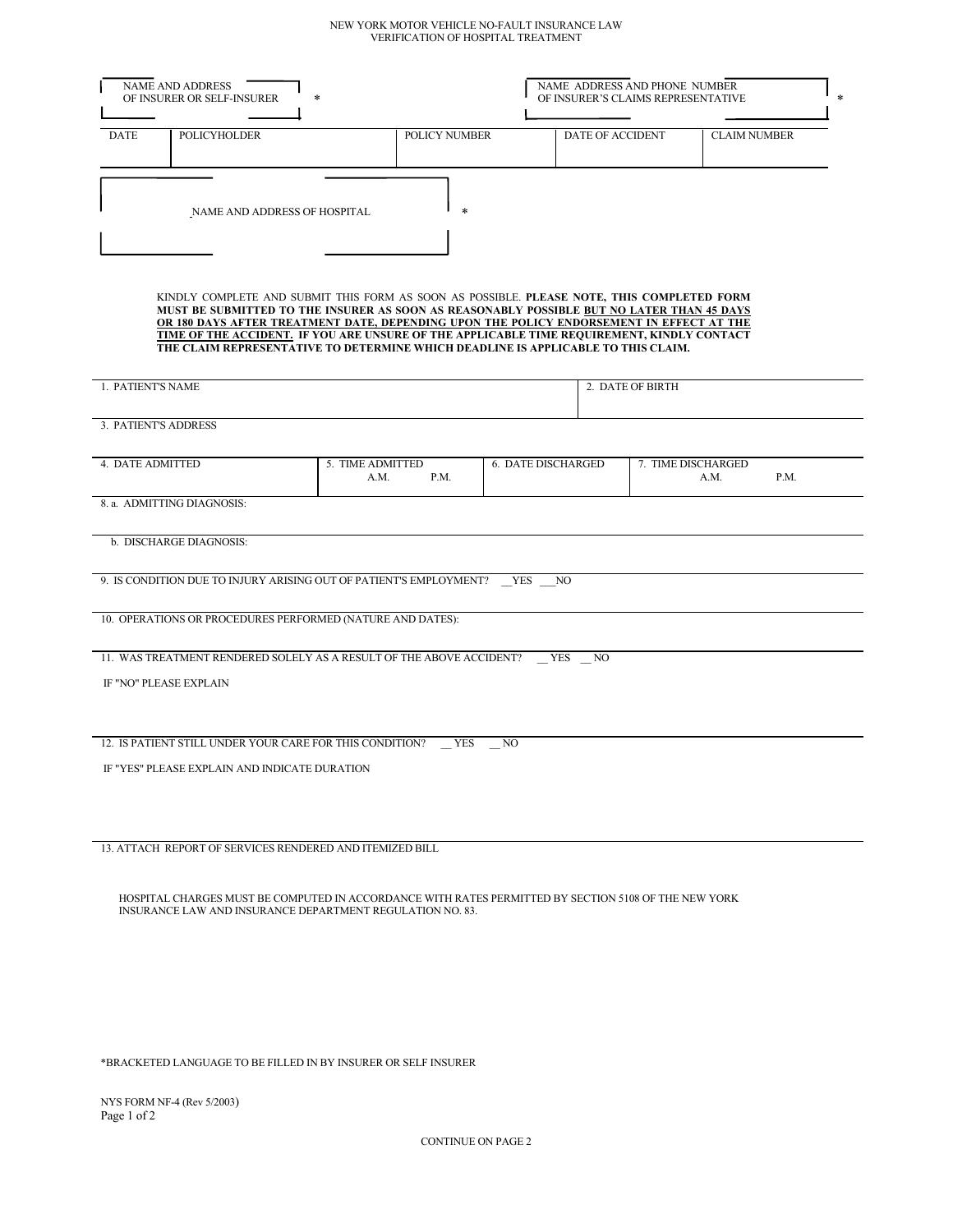#### VERIFICATION OF HOSPITAL TREATMENT FORM PAGE 2

**PATIENT:** Your health provider may agree to accept payment for health services performed directly from your insurer (**Authorization to Pay Benefits**) so that you are not required to make payment to the health provider at the time of service. Such agreement is optional on the part of the health provider and must be signed by both patient and health provider. You may use the optional authorization language provided below, by checking off the designated spot in item 14 of this form.

#### **14. \_\_\_\_\_\_\_\_ (IF YOU HAVE CHOSEN TO AUTHORIZE THE DIRECT PAYMENT OF BENEFITS BY CHECKING THIS OPTION, YOU MAY NOT ALSO ENTER INTO AN ASSIGNMENT OF BENEFITS CONTAINED IN #15). AUTHORIZATION TO PAY BENEFITS:**

**I AUTHORIZE PAYMENT OF HEALTH BENEFITS TO THE UNDERSIGNED HEALTH CARE PROVIDER OR SUPPLIER OF SERVICES DESCRIBED BELOW**. **I RETAIN ALL RIGHTS, PRIVILEGES AND REMEDIES TO WHICH I AM ENTITLED UNDER ARTICLE 51 (THE NO-FAULT PROVISION) OF THE INSURANCE LAW.** 

| PRINT | ____ |              |
|-------|------|--------------|
|       |      | $\Delta T^T$ |

**PATIENT:** Your health provider may agree to have you assign your right to No-Fault benefits from your insurer directly to your health provider (**Assignment of Benefits**). If you and your health provider agree to an assignment of benefits, you must both sign the agreement contained in # 15 or the prescribed NF-AOB form or its equivalent. The language contained in the assignment of benefits is mandatory and may not be altered or avoided by any other language added to this agreement or other written agreement.

## **15. \_\_\_\_\_\_\_\_ (IF YOU HAVE CHOSEN TO ASSIGN YOUR BENEFITS TO THE HEALTH PROVIDER BY CHECKING THIS OPTION, YOU MAY NOT ALSO ENTER INTO AN AUTHORIZATION TO PAY BENEFITS CONTAINED IN ITEM #14 ABOVE).**

**ASSIGNMENT OF NO-FAULT BENEFITS:** 

**I HEREBY ASSIGN TO THE HEALTH CARE PROVIDER INDICATED ABOVE ALL RIGHTS, PRIVILEGES AND REMEDIES TO PAYMENT FOR HEALTH CARE SERVICES PROIVIDED BY THE ASSIGNEE TO WHICH I AM ENTITLED UNDER ARTICLE 51 (THE NO-FAULT STATUTE) OF THE INSURANCE LAW. THE ASSIGNEE HEREBY CERTIFIES THAT THEY HAVE NOT RECEIVED ANY PAYMENT FROM OR ON BEHALF OF THE ASSIGNOR AND SHALL NOT PURSUE PAYMENT DIRECTLY FROM THE ASSIGNOR FOR SERVICES PROVIDED BY SAID ASSIGNEE FOR INURIES SUSTAINED DUE TO THE MOTOR VEHCILE ACCIDENT, NOTWITHSTANDING ANY OTHER AGREEMENT TO THE CONTRARY. THIS AGREEMENT MAY BE REVOKED BY THE ASSIGNEE WHEN BENEFITS ARE NOT PAYABLE BASED UPON THE ASSIGNOR'S LACK OF COVERAGE AND/OR VIOLATION OF A POLICY CONDITION DUE TO THE ACTIONS OR CONDUCT OF THE ASSIGNOR.** 

| <b>PRINT</b> |                                                                       | <b>SIGNED</b> |                                           |             |    |
|--------------|-----------------------------------------------------------------------|---------------|-------------------------------------------|-------------|----|
|              | (PATIENT – Assignor)                                                  |               | (PATIENT - Assignor)                      | <b>DATE</b> |    |
| <b>PRINT</b> |                                                                       | <b>SIGNED</b> |                                           |             |    |
|              | (HOSPITAL REPRESENTATIVE - ASSIGNEE)                                  |               | (HOSPITAL REPRESENTATIVE - ASSIGNEE) DATE |             |    |
|              |                                                                       |               |                                           |             |    |
|              | HAS AN ORIGINAL AUTHORIZATION OR ASSIGNMENT PREVIOUSLY BEEN EXECUTED? |               |                                           | yes         | no |
|              | IS THE ORIGINAL SIGNATURE OF THE PARTIES ON FILE?                     |               |                                           | ves         | no |

 **MISLEADING, INFORMATION CONCERNING ANY FACT MATERIAL THERETO, COMMITS A FRAUDULENT INSURANCE ACT, WHICH IS A CRIME, ANY PERSON WHO KNOWINGLY AND WITH INTENT TO DEFRAUD ANY INSURANCE COMPANY OR OTHER PERSON FILES AN APPLICATION FOR INSURANCE OR STATEMENT OF CLAIM CONTAINING ANY MATERIALLY FALSE INFORMATION, OR CONCEALS FOR THE PURPOSE OF AND SHALL ALSO BE SUBJECT TO A CIVIL PENALTY NOT TO EXCEED FIVE THOUSAND DOLLARS AND THE STATED VALUE OF THE CLAIM FOR EACH SUCH VIOLATION.** 

TAKEN BY:

(SIGNATURE) (TITLE) (PHONE NO. & EXT.) (DATE)

\*BRACKETED LANGUAGE TO BE FILLED IN BY INSURER OR SELF INSURER

NYS FORM NF-4 (Rev 5/2003)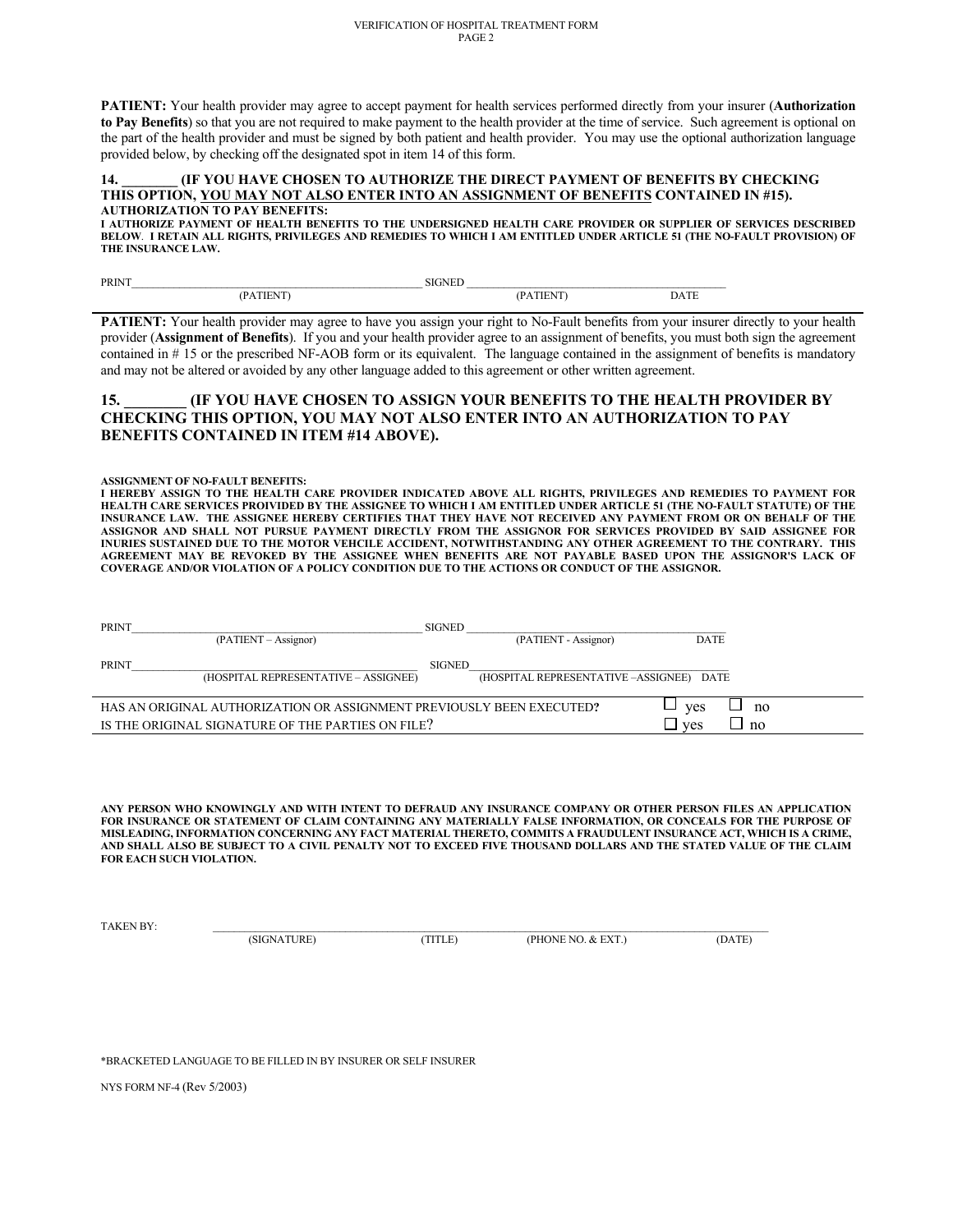#### NEW YORK MOTOR VEHICLE NO-FAULT INSURANCE LAW HOSPITAL FACILITY FORM

KINDLY COMPLETE AND SUBMIT THIS FORM AS SOON AS POSSIBLE. **PLEASE NOTE, THIS COMPLETED FORM MUST BE SUBMITTED TO THE INSURER AS SOON AS REASONABLY POSSIBLE BUT NO LATER THAN 45 DAYS OR 180 DAYS AFTER TREATMENT DATE, DEPENDING UPON THE POLICY ENDORSEMENT IN EFFECT AT THE TIME OF THE ACCIDENT. IF YOU ARE UNSURE OF THE APPLICABLE TIME REQUIREMENT, KINDLY CONTACT THE INSURER TO DETERMINE WHICH DEADLINE IS APPLICABLE TO THIS CLAIM.** 

| 1. INSURANCE COMPANY                                                       |                              | 2. PATIENT'S NAME            |                             | 3. BIRTH DATE                                                                                |                                                                                                                                                                                                                                                                                                                                                                                                                                                                                |
|----------------------------------------------------------------------------|------------------------------|------------------------------|-----------------------------|----------------------------------------------------------------------------------------------|--------------------------------------------------------------------------------------------------------------------------------------------------------------------------------------------------------------------------------------------------------------------------------------------------------------------------------------------------------------------------------------------------------------------------------------------------------------------------------|
| 4. ADDRESS OF INSURANCE COMPANY<br>5. PATIENT'S ADDRESS                    |                              |                              |                             | <b>6. PHONE NUMBER</b>                                                                       |                                                                                                                                                                                                                                                                                                                                                                                                                                                                                |
| 7. AUTOMOBILE POLICY NUMBER                                                |                              |                              | 8. NAME OF POLICYHOLDER     |                                                                                              |                                                                                                                                                                                                                                                                                                                                                                                                                                                                                |
| 9. ACCIDENT DATE                                                           | 10. ADMISSION<br><b>DATE</b> |                              | 11. ADDRESS OF POLICYHOLDER |                                                                                              |                                                                                                                                                                                                                                                                                                                                                                                                                                                                                |
| 12. DISCHARGE DATE                                                         |                              | <b>13. PLACE OF ACCIDENT</b> |                             |                                                                                              |                                                                                                                                                                                                                                                                                                                                                                                                                                                                                |
| 14. DESCRIPTION OF ACCIDENT                                                |                              |                              |                             |                                                                                              |                                                                                                                                                                                                                                                                                                                                                                                                                                                                                |
| 15. IDENTITY OF VEHICLE OCCUPIED OR                                        |                              |                              |                             | WAS PATIENT THE DRIVER OF THE MOTOR VEHICLE?                                                 | YES NO                                                                                                                                                                                                                                                                                                                                                                                                                                                                         |
| OPERATED AT THE TIME OF THE ACCIDENT<br><b>OWNER'S NAME</b>                | MAKE                         | YEAR                         |                             | WAS PATIENT A PASSENGER IN THE MOTOR VEHICLE?                                                | YES NO                                                                                                                                                                                                                                                                                                                                                                                                                                                                         |
|                                                                            |                              |                              | WAS PATIENT A PEDESTRIAN?   |                                                                                              | $YES$ NO                                                                                                                                                                                                                                                                                                                                                                                                                                                                       |
|                                                                            |                              |                              | HOUSEHOLD?                  | WAS PATIENT A MEMBER OF THE POLICYHOLDERS                                                    | YES NO                                                                                                                                                                                                                                                                                                                                                                                                                                                                         |
|                                                                            |                              |                              |                             | THIS VEHICLE WAS: $\Box$ A BUS OR SCHOOL BUS $\Box$ AN AUTOMOBILE $\Box$ A MOTORCYCLE $\Box$ | A TRUCK                                                                                                                                                                                                                                                                                                                                                                                                                                                                        |
| 16. A. ADMITTING DIAGNOSIS:                                                |                              |                              |                             |                                                                                              |                                                                                                                                                                                                                                                                                                                                                                                                                                                                                |
|                                                                            |                              |                              |                             |                                                                                              |                                                                                                                                                                                                                                                                                                                                                                                                                                                                                |
| <b>B. DISCHARGE DIAGNOSIS:</b>                                             |                              |                              |                             |                                                                                              |                                                                                                                                                                                                                                                                                                                                                                                                                                                                                |
| 17. IS CONDITION DUE TO INJURY ARISING OUT OF PATIENT'S EMPLOYMENT? YES NO |                              |                              |                             |                                                                                              |                                                                                                                                                                                                                                                                                                                                                                                                                                                                                |
|                                                                            |                              |                              |                             |                                                                                              |                                                                                                                                                                                                                                                                                                                                                                                                                                                                                |
|                                                                            |                              |                              |                             | 18. WAS TREATMENT RENDERED SOLELY AS A RESULT OF INJURIES ARISING OUT OF THE ABOVE ACCIDENT? |                                                                                                                                                                                                                                                                                                                                                                                                                                                                                |
| YES NO IF "NO" PLEASE EXPLAIN                                              |                              |                              |                             |                                                                                              |                                                                                                                                                                                                                                                                                                                                                                                                                                                                                |
| 19. OPERATIONS OR PROCEDURES PERFORMED (NATURE AND DATE):                  |                              |                              |                             |                                                                                              |                                                                                                                                                                                                                                                                                                                                                                                                                                                                                |
|                                                                            |                              |                              |                             |                                                                                              |                                                                                                                                                                                                                                                                                                                                                                                                                                                                                |
| 20 ATTACH REPORT OF SERVICES RENDERED AND<br><b>ITEMIZED BILL</b>          |                              |                              |                             | INSURANCE DEPARTMENT REGULATION NO. 83.                                                      | HOSPITAL CHARGES MUST BE COMPUTED IN ACCORDANCE WITH RATES<br>PERMITTED BY SECTION 5108 OF THE NEW YORK INSURANCE LAW AND                                                                                                                                                                                                                                                                                                                                                      |
|                                                                            |                              |                              |                             |                                                                                              |                                                                                                                                                                                                                                                                                                                                                                                                                                                                                |
| FOR EACH SUCH VIOLATION.                                                   |                              |                              |                             |                                                                                              | ANY PERSON WHO KNOWINGLY AND WITH INTENT TO DEFRAUD ANY INSURANCE COMPANY OR OTHER PERSON FILES AN APPLICATION<br>FOR INSURANCE OR STATEMENT OF CLAIM CONTAINING ANY MATERIALLY FALSE INFORMATION, OR CONCEALS FOR THE PURPOSE OF<br>MISLEADING, INFORMATION CONCERNING ANY FACT MATERIAL THERETO, COMMITS A FRAUDULENT INSURANCE ACT, WHICH IS A CRIME,<br>AND SHALL ALSO BE SUBJECT TO A CIVIL PENALTY NOT TO EXCEED FIVE THOUSAND DOLLARS AND THE STATED VALUE OF THE CLAIM |
|                                                                            |                              |                              |                             |                                                                                              |                                                                                                                                                                                                                                                                                                                                                                                                                                                                                |
| <b>TAKEN BY:</b>                                                           |                              |                              |                             |                                                                                              |                                                                                                                                                                                                                                                                                                                                                                                                                                                                                |
|                                                                            | (SIGNATURE)                  |                              |                             | (TITLE)                                                                                      | (PHONE NO. & EXT.)                                                                                                                                                                                                                                                                                                                                                                                                                                                             |
|                                                                            |                              |                              |                             |                                                                                              |                                                                                                                                                                                                                                                                                                                                                                                                                                                                                |
|                                                                            | DATE TAKEN FROM RECORDS      |                              |                             |                                                                                              |                                                                                                                                                                                                                                                                                                                                                                                                                                                                                |
|                                                                            |                              |                              |                             |                                                                                              |                                                                                                                                                                                                                                                                                                                                                                                                                                                                                |
|                                                                            |                              |                              | <b>CONTINUED ON PAGE 2</b>  |                                                                                              |                                                                                                                                                                                                                                                                                                                                                                                                                                                                                |
| NYS FORM NF-5 (Rev 5/2003)                                                 |                              |                              |                             |                                                                                              |                                                                                                                                                                                                                                                                                                                                                                                                                                                                                |
|                                                                            |                              |                              |                             |                                                                                              |                                                                                                                                                                                                                                                                                                                                                                                                                                                                                |

Page 1 of 2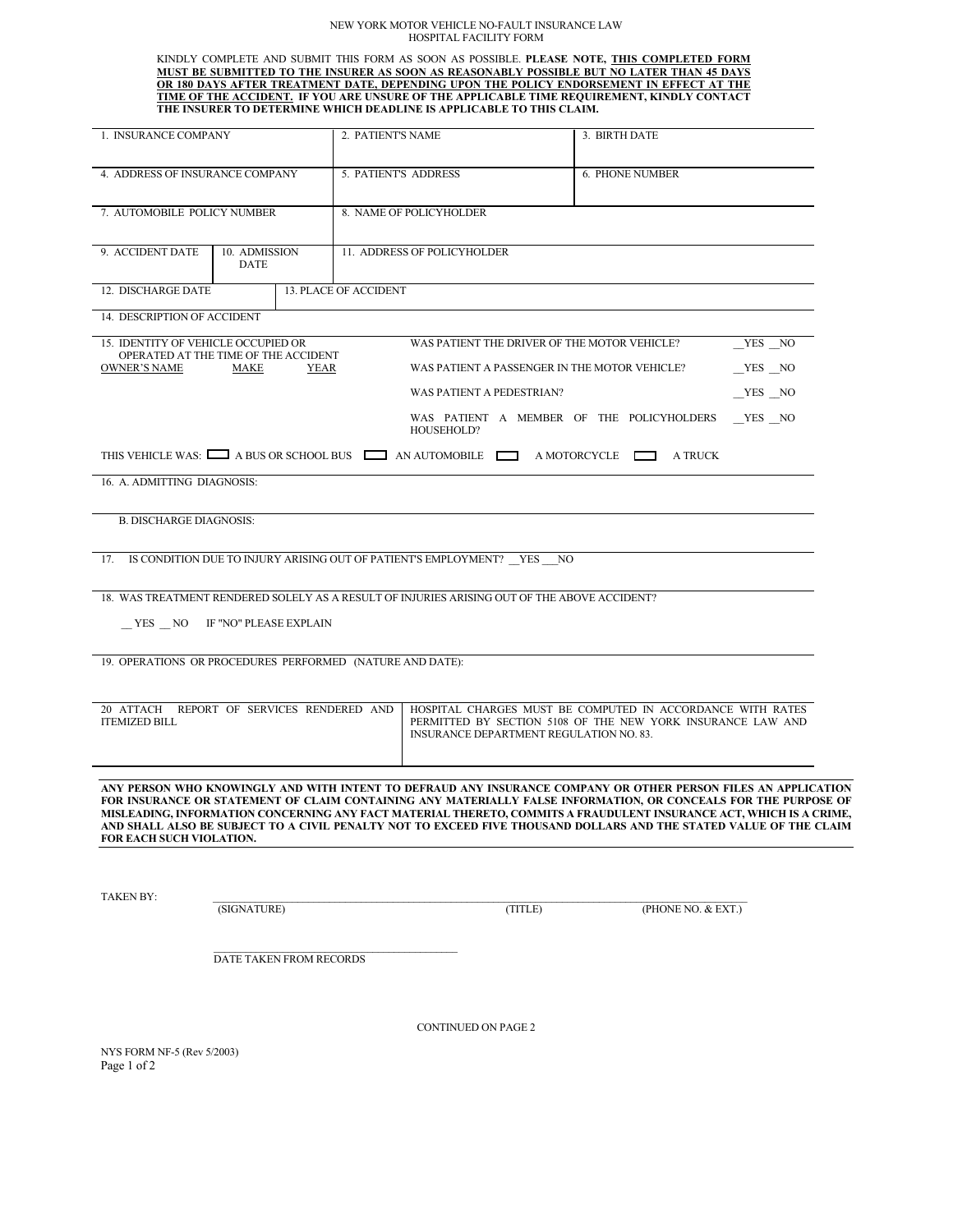#### NEW YORK MOTOR VEHICLE NO-FAULT INSURANCE LAW HOSPITAL FACILITY FORM PAGE 2

 THE APPLICANT AUTHORIZES THE INSURER TO SUBMIT ANY AND ALL OF THESE FORMS TO ANOTHER PARTY OR INSURER IF SUCH IS NECESSARY TO PERFECT ITS RIGHTS OF RECOVERY PROVIDED FOR UNDER THIS ACT. THIS FORM IS SUBSCRIBED AND AFFIRMED BY THE PATIENT AS TRUE UNDER THE PENALTIES OF PERJURY.

(SIGNATURE OF PATIENT, PARENT OR GUARDIAN) (DATE)

**PATIENT:** Your health provider may agree to accept payment for health services performed directly from your insurer (**Authorization to Pay Benefits**) so that you are not required to make payment to the health provider at the time of service. Such agreement is optional on the part of the health provider and must be signed by both patient and health provider. You may use the optional authorization language provided below, by checking off the designated spot in item A of this form.

 $\mathcal{L} = \{ \mathcal{L} = \{ \mathcal{L} = \{ \mathcal{L} = \{ \mathcal{L} = \{ \mathcal{L} = \{ \mathcal{L} = \{ \mathcal{L} = \{ \mathcal{L} = \{ \mathcal{L} = \{ \mathcal{L} = \{ \mathcal{L} = \{ \mathcal{L} = \{ \mathcal{L} = \{ \mathcal{L} = \{ \mathcal{L} = \{ \mathcal{L} = \{ \mathcal{L} = \{ \mathcal{L} = \{ \mathcal{L} = \{ \mathcal{L} = \{ \mathcal{L} = \{ \mathcal{L} = \{ \mathcal{L} = \{ \mathcal{$ 

## **AUTHORIZATION TO PAY BENEFITS TO:**

#### **(If YOU HAVE CHOSEN TO AUTHORIZE THE DIRECT PAYMENT OF BENEFITS BY CHECKING THIS OPTION, YOU MAY NOT ALSO ENTER INTO AN ASSIGNMENT OF BENEFITS CONTAINED IN ITEM B).**

 **BELOW**. **I RETAIN ALL RIGHTS, PRIVILEGES AND REMEDIES TO WHICH I AM ENTITLED UNDER ARTICLE 51 (THE NO-FAULT PROVISION) OF I AUTHORIZE PAYMENT OF HEALTH BENEFITS TO THE UNDERSIGNED HEALTH CARE PROVIDER OR SUPPLIER OF SERVICES DESCRIBED THE INSURANCE LAW** 

 $SISINED$  and  $SISNED$  and  $SISNED$  and  $SISNED$  and  $SISNED$  and  $SISNED$  and  $SISNED$  and  $SISNED$  and  $SISNED$  and  $SISNED$  and  $SISNED$  and  $SISNED$  and  $SISNED$  and  $SISNED$  and  $SISNED$  and  $SISNED$  and  $SISNED$  and  $SISNED$  and  $SISNED$  and  $SISNED$  and

(SIGNATURE OF PATIENT, OR GUARDIAN) (SIGNATURE OF HOSPITAL REPRESENTATIVE)

\_\_\_\_\_\_\_\_\_\_\_\_\_\_\_\_\_\_\_\_\_\_\_\_\_\_\_\_\_\_\_\_\_\_ DATE

**PATIENT:** Your health provider may agree to have you assign your right to No-Fault benefits from your insurer directly to your health provider (**Assignment of Benefits**). If you and your health provider agree to an assignment of benefits, you must both sign the agreement contained in item **B** or the prescribed NF-AOB form or its equivalent. The language contained in the assignment of benefits is mandatory and may not be altered or avoided by any other language added to this agreement or other written agreement.

## **GE YOU HAVE CHOSEN TO ASSIGN YOUR BENEFITS TO THE HEALTH PROVIDER BY CHECKING THIS OPTION, YOU MAY NOT ALSO ENTER INTO AN AUTHORIZATION TO PAY BENEFITS CONTAINED IN ITEM A ABOVE).**

#### **ASSIGNMENT OF NO-FAULT BENEFITS:**

**I HEREBY ASSIGN TO THE HEALTH CARE PROVIDER INDICATED BELOW ALL RIGHTS, PRIVILEGES AND REMEDIES TO PAYMENT FOR HEALTH CARE SERVICES PROIVIDED BY THE ASSIGNEE TO WHICH I AM ENTITLED UNDER ARTICLE 51 (THE NO-FAULT STATUTE) OF THE INSURANCE LAW. THE ASSIGNEE HEREBY CERTIFIES THAT THEY HAVE NOT RECEIVED ANY PAYMENT FROM OR ON BEHALF OF THE ASSIGNOR AND SHALL NOT PURSUE PAYMENT DIRECTLY FROM THE ASSIGNOR FOR SERVICES PROVIDED BY SAID ASSIGNEE FOR INURIES SUSTAINED DUE TO THE MOTOR VEHCILE ACCIDENT, NOTWITHSTANDING ANY OTHER AGREEMENT TO THE CONTRARY. THIS AGREEMENT MAY BE REVOKED BY THE ASSIGNEE WHEN BENEFITS ARE NOT PAYABLE BASED UPON THE ASSIGNOR'S LACK OF COVERAGE AND/OR VIOLATION OF A POLICY CONDITION DUE TO THE ACTIONS OR CONDUCT OF THE ASSIGNOR.** 

| SIGNATURE OF PATIENT, PARENT OR GUARDIAN<br>(Assignor)                                                                     | <b>DATE</b>                                                                                                                                                                                                                                                                                                                                      |
|----------------------------------------------------------------------------------------------------------------------------|--------------------------------------------------------------------------------------------------------------------------------------------------------------------------------------------------------------------------------------------------------------------------------------------------------------------------------------------------|
| <b>SIGNED</b><br>(HOSPITAL NAME - Assignee)                                                                                | (HOSPITAL REPRESENTATIVE)                                                                                                                                                                                                                                                                                                                        |
| HAS AN ORIGINAL AUTHORIZATION OR ASSIGNMENT PREVIOUSLY BEEN EXECUTED?<br>IS THE ORIGINAL SIGNATURE OF THE PARTIES ON FILE? | yes<br>no<br>yes<br>no                                                                                                                                                                                                                                                                                                                           |
|                                                                                                                            | DO NOT DETACH                                                                                                                                                                                                                                                                                                                                    |
|                                                                                                                            | AUTHORIZATION FOR RELEASE OF HEALTH SERVICE<br>OR TREATMENT INFORMATION                                                                                                                                                                                                                                                                          |
| COMPREHENSIVE MOTOR VEHICLE INSURANCE REPARATIONS ACT (NO-FAULT LAW).                                                      | THIS AUTHORIZATION OR PHOTOCOPY THEREOF, WILL AUTHORIZE YOU TO FURNISH ALL INFORMATION YOU MAY HAVE REGARDING MY<br>CONDITION WHILE UNDER YOUR OBSERVATION OR TREATMENT, INCLUDING THE HISTORY OBTAINED, X-RAY AND PHYSICAL FINDINGS,<br>DIAGNOSIS AND PROGNOSIS. YOU ARE AUTHORIZED TO PROVIDE THIS INFORMATION IN ACCORDANCE WITH THE NEW YORK |
|                                                                                                                            |                                                                                                                                                                                                                                                                                                                                                  |

SIGNATURE OF PATIENT, PARENT OR GUARDIAN DATE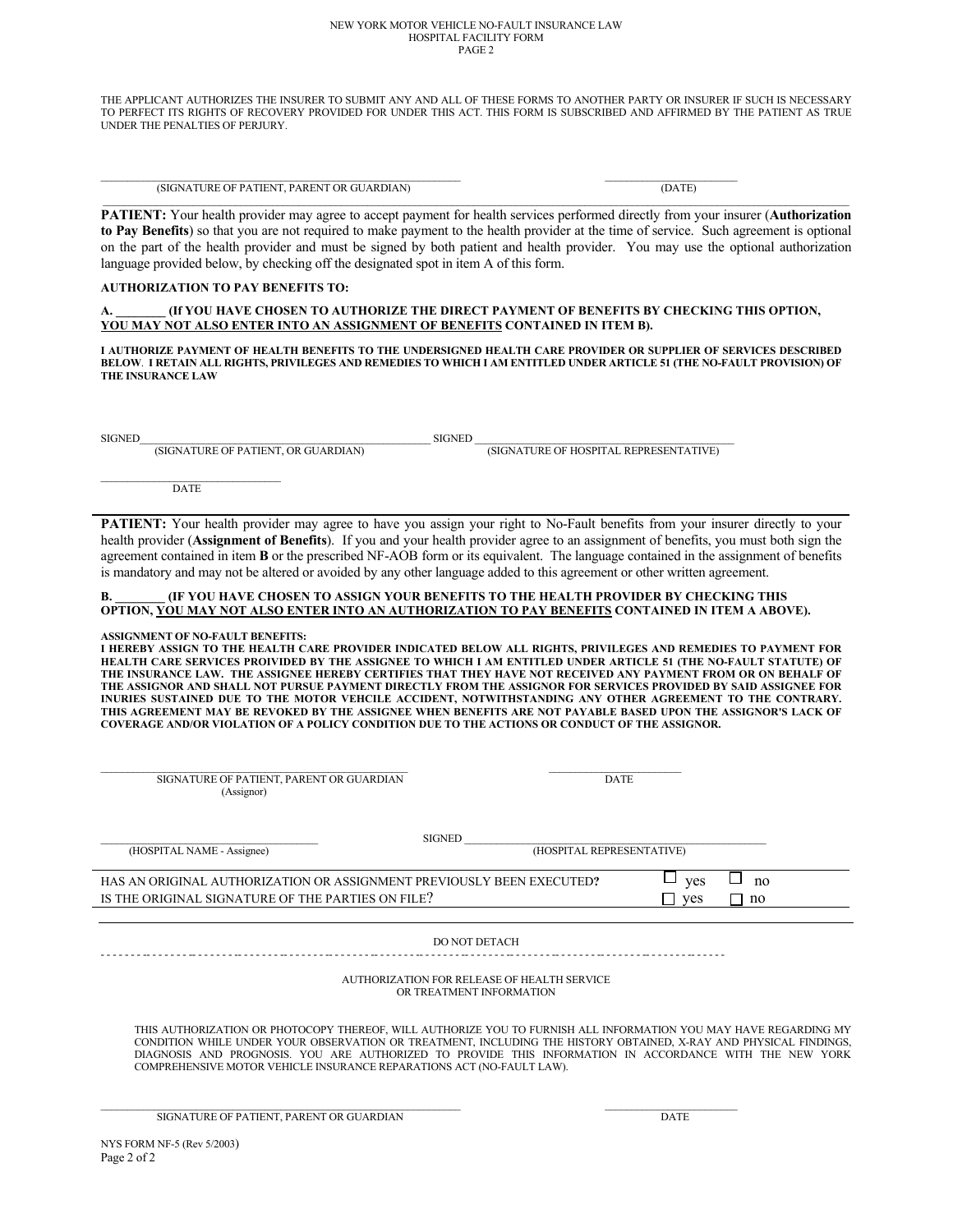# NEW YORK MOTOR VEHICLE NO-FAULT INSURANCE LAW

|                                    |                                                                                                                                                                                                                                                                                                                                                                                                                                                                                                                                                                                                                                                                                                                                     | VERIFICATION OF SELF-EMPLOYMENT INCOME                                                          |                                                                                |                     |  |  |
|------------------------------------|-------------------------------------------------------------------------------------------------------------------------------------------------------------------------------------------------------------------------------------------------------------------------------------------------------------------------------------------------------------------------------------------------------------------------------------------------------------------------------------------------------------------------------------------------------------------------------------------------------------------------------------------------------------------------------------------------------------------------------------|-------------------------------------------------------------------------------------------------|--------------------------------------------------------------------------------|---------------------|--|--|
|                                    | <b>NAME AND ADDRESS</b><br>OF INSURER OR SELF-INSURER                                                                                                                                                                                                                                                                                                                                                                                                                                                                                                                                                                                                                                                                               |                                                                                                 | NAME, ADDRESS AND PHONE NUMBER<br>$\ast$<br>OF INSURER'S CLAIMS REPRESENTATIVE |                     |  |  |
|                                    |                                                                                                                                                                                                                                                                                                                                                                                                                                                                                                                                                                                                                                                                                                                                     |                                                                                                 |                                                                                |                     |  |  |
| <b>DATE</b>                        | <b>POLICYHOLDER</b>                                                                                                                                                                                                                                                                                                                                                                                                                                                                                                                                                                                                                                                                                                                 | <b>POLICY NUMBER</b>                                                                            | DATE OF ACCIDENT                                                               | <b>CLAIM NUMBER</b> |  |  |
|                                    | NAME AND ADDRESS OF APPLICANT                                                                                                                                                                                                                                                                                                                                                                                                                                                                                                                                                                                                                                                                                                       |                                                                                                 |                                                                                |                     |  |  |
|                                    | <b>DEAR APPLICANT:</b>                                                                                                                                                                                                                                                                                                                                                                                                                                                                                                                                                                                                                                                                                                              |                                                                                                 |                                                                                |                     |  |  |
|                                    | The information requested below would be used to determine the amount of loss of earnings from work, if any, to<br>which you may be entitled as a result of this accident. Therefore, it would be in your best interest to complete the<br>form and submit all documents requested to the best of your ability. Kindly note, depending upon the applicable<br>endorsement in effect at the time of the accident, this completed form must be submitted to the insurer as soon as<br>reasonably practicable or no later than 90 days after work loss was first incurred. If you are unsure of the applicable<br>time requirement, you can contact the claim representative to determine which timeframe is applicable to this claim. |                                                                                                 |                                                                                |                     |  |  |
| 1. OCCUPATION<br>3. BUSINESS PHONE | 2. BUSINESS ADDRESS<br>4. NATURE OF BUSINESS OR PROFESSION<br>5. DATES YOU WERE UNABLE TO ATTEND TO YOUR BUSINESS OR PROFESSION DUE TO THIS ACCIDENT:<br>FROM:<br><b>THROUGH:</b><br>6. DID YOU HIRE ANY ONE TO SUBSTITUTE FOR YOU WHILE YOU WERE ABSENT DUE TO YOUR INJURIES EXPLOSIVE TO YOUR INJURIES<br>If "YES", PLEASE COMPLETE THE FOLLOWING:<br>B. PERIOD SUBSTITUTE EMPLOYED: FROM __________________THROUGH __________________<br>C. GROSS AMOUNT PAID TO SUBSTITUTE: \$<br>D. NAME, ADDRESS AND PHONE NUMBER OF SUBSTITUTE: ________________________________                                                                                                                                                             | <u> 1989 - Johann Stoff, fransk politik (d. 1989)</u>                                           |                                                                                |                     |  |  |
|                                    | 7. IF ANSWER TO QUESTION 6, WAS "YES", DID YOU SUFFER A NET LOSS OF EARNINGS FROM WORK IN ADDITION<br>TO THE COST OF SUBSTITUTE SERVICES?<br>YES NO IF "YES", THE AMOUNT OF NET LOSS CLAIMED:\$                                                                                                                                                                                                                                                                                                                                                                                                                                                                                                                                     |                                                                                                 |                                                                                |                     |  |  |
|                                    | CLAIMED IN QUESTION 5.<br>8. IF ANSWER TO QUESTION 6. WAS "NO", DID YOU SUFFER A NET LOSS OF EARNINGS FROM WORK DURING YOUR<br><b>CLAIMED DISABILITY?</b><br>YES NO IF "YES", AMOUNT OF NET LOSS CLAIMED: FOR THE PERIOD CLAIMED IN QUESTION 5.                                                                                                                                                                                                                                                                                                                                                                                                                                                                                     |                                                                                                 |                                                                                |                     |  |  |
| YOUR CLAIM.                        | 9. IN ORDER FOR US TO EVALUATE YOUR CLAIM, IT IS ESSENTIAL THAT YOU SUBMIT COPIES OF YOUR FEDERAL<br>INCOME TAX RETURNS FOR THE LAST TWO YEARS. IN ADDITION, SUBMIT WHATEVER DOCUMENTS ARE AVAILABLE<br>TO PROVE YOUR INCOME FOR THE CURRENT YEAR. IF YOU HAVE NOT FILED EITHER OF THE TAX RETURNS, SUBMIT<br>WHATEVER PROOF OF EARNINGS YOU HAVE FOR THOSE YEARS THAT YOU FEEL WILL ASSIST US IN EVALUATING<br>IF WE ARE UNABLE TO VERIFY YOUR LOSS OF EARNINGS FROM THE DOCUMENTS SUBMITTED, THE FOLLOWING ADDITIONAL<br>DOCUMENTATION MAY BE REQUESTED.                                                                                                                                                                          |                                                                                                 |                                                                                |                     |  |  |
|                                    | ANY PERSON WHO KNOWINGLY AND WITH INTENT TO DEFRAUD ANY INSURANCE COMPANY OR OTHER PERSON FILES AN APPLICATION<br>FOR INSURANCE OR STATEMENT OF CLAIM CONTAINING ANY MATERIALLY FALSE INFORMATION, OR CONCEALS FOR THE PURPOSE OF<br>MISLEADING, INFORMATION CONCERNING ANY FACT MATERIAL THERETO, COMMITS A FRAUDULENT INSURANCE ACT, WHICH IS A CRIME,<br>AND SHALL ALSO BE SUBJECT TO A CIVIL PENALTY NOT TO EXCEED FIVE THOUSAND DOLLARS AND THE STATED VALUE OF THE CLAIM<br>FOR EACH SUCH VIOLATION.                                                                                                                                                                                                                          |                                                                                                 |                                                                                |                     |  |  |
|                                    |                                                                                                                                                                                                                                                                                                                                                                                                                                                                                                                                                                                                                                                                                                                                     | THIS FORM IS SUBSCRIBED AND AFFIRMED BY THE<br>APPLICANT AS TRUE UNDER THE PENALTIES OF PERJURY |                                                                                |                     |  |  |
|                                    | SIGNATURE OF APPLICANT                                                                                                                                                                                                                                                                                                                                                                                                                                                                                                                                                                                                                                                                                                              |                                                                                                 | DATE                                                                           |                     |  |  |

\*Bracketed language to be filled in by insurer or self-insurer.

NYS FORM NF-7 (Rev 5/2003)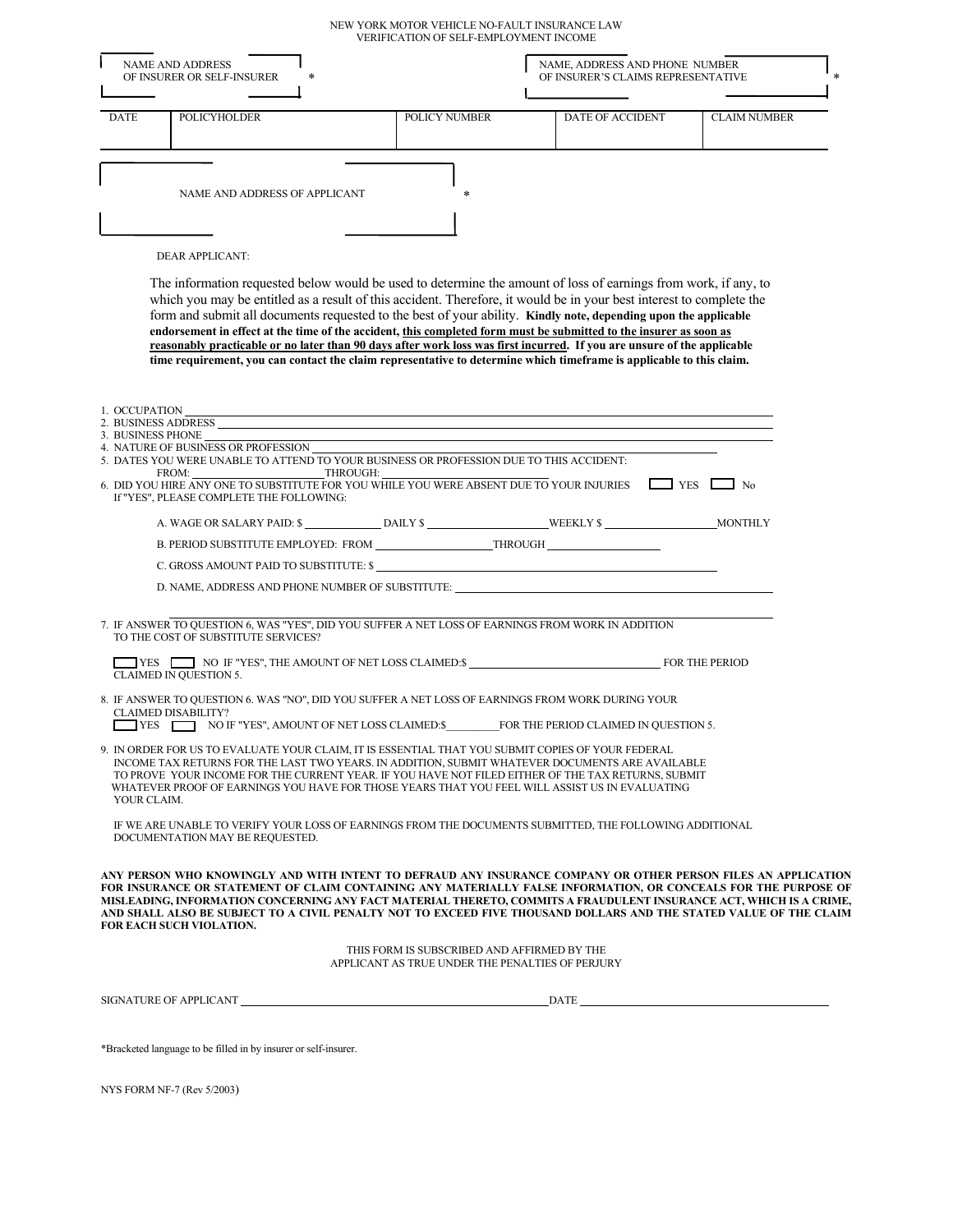## NEW YORK MOTOR VEHICLE NO-FAULT INSURANCE LAW DENIAL OF CLAIM FORM

| person a copy of all prescribed claim forms and documents submitted by or on behalf of the injured person.                                                                                                                                                                                                                                                                                                                                                                                                                                                                                                       | TO INSURER: Complete this form, including item 33. Send 2 copies to applicant. Upon the request of the injured person, the insurer should send to the injured |                  |                                                                                                                                                                                                                                                                              |                                |                                          |                                      |
|------------------------------------------------------------------------------------------------------------------------------------------------------------------------------------------------------------------------------------------------------------------------------------------------------------------------------------------------------------------------------------------------------------------------------------------------------------------------------------------------------------------------------------------------------------------------------------------------------------------|---------------------------------------------------------------------------------------------------------------------------------------------------------------|------------------|------------------------------------------------------------------------------------------------------------------------------------------------------------------------------------------------------------------------------------------------------------------------------|--------------------------------|------------------------------------------|--------------------------------------|
|                                                                                                                                                                                                                                                                                                                                                                                                                                                                                                                                                                                                                  | Name, address and NAIC number of insurer<br>or Name and address of self-insurer                                                                               |                  |                                                                                                                                                                                                                                                                              |                                |                                          |                                      |
|                                                                                                                                                                                                                                                                                                                                                                                                                                                                                                                                                                                                                  |                                                                                                                                                               |                  |                                                                                                                                                                                                                                                                              |                                | For American Arbitration Association use |                                      |
| A. POLICYHOLDER                                                                                                                                                                                                                                                                                                                                                                                                                                                                                                                                                                                                  | <b>B. POLICY NUMBER</b>                                                                                                                                       |                  | C. DATE OF ACCIDENT                                                                                                                                                                                                                                                          |                                |                                          | D. INJURED PERSON (Name and address) |
| E. CLAIM NUMBER<br>F. APPLICANT FOR BENEFITS (Name and Address)                                                                                                                                                                                                                                                                                                                                                                                                                                                                                                                                                  |                                                                                                                                                               |                  |                                                                                                                                                                                                                                                                              | G. AS ASSIGNEE<br>1. Yes 2. No |                                          |                                      |
|                                                                                                                                                                                                                                                                                                                                                                                                                                                                                                                                                                                                                  | TO APPLICANT: SEE REVERSE SIDE IF YOU WISH TO CONTEST THIS DENIAL                                                                                             |                  |                                                                                                                                                                                                                                                                              |                                |                                          |                                      |
| YOU ARE ADVISED THAT FOR REASONS NOTED BELOW:<br>1. Your entire claim is denied as follows:<br>$\Box$ 2. A portion of your claim is denied as follows:<br>A. Loss of Earnings:<br>B. Health Service Benefits:<br>C. Other Necessary Expenses:                                                                                                                                                                                                                                                                                                                                                                    |                                                                                                                                                               |                  | D. Interest:<br>E. Attorney's Fees:<br>F. Death Benefit:<br>REASON(S) FOR DENIAL OF CLAIM (Check reasons and explain below in item 33)                                                                                                                                       |                                |                                          |                                      |
|                                                                                                                                                                                                                                                                                                                                                                                                                                                                                                                                                                                                                  |                                                                                                                                                               |                  | <b>POLICY ISSUES</b>                                                                                                                                                                                                                                                         |                                |                                          |                                      |
| 6. Injured person not an "Eligible Injured Person":<br>3. Policy not in force on date of accident:<br>4. Injured person excluded under policy conditions or exclusion:<br>7. Injuries did not arise out of use or operation of a<br>$\Box$ 5. Policy conditions violated<br>motor vehicle<br>a. No reasonable justification given for late notice of claim.<br>8. Claim not within the scope of your election under<br>ᆮ<br>b. Reasonable justification not established. You may qualify for<br>Optional Basic Economic Loss coverage<br>ᆷ<br>expedited arbitration. See page two of this form for instructions. |                                                                                                                                                               |                  |                                                                                                                                                                                                                                                                              |                                |                                          |                                      |
| 9. Period of disability contested: period in dispute<br>From Through                                                                                                                                                                                                                                                                                                                                                                                                                                                                                                                                             |                                                                                                                                                               |                  | <b>LOSS OF EARNINGS BENEFITS DENIED</b><br>11. Exaggerated earnings claim                                                                                                                                                                                                    | of \$                          |                                          |                                      |
| 10. Claimed loss not proven:                                                                                                                                                                                                                                                                                                                                                                                                                                                                                                                                                                                     |                                                                                                                                                               |                  | 12. Statutory offset taken<br>$\Box$ 13. Other, explained below:                                                                                                                                                                                                             |                                |                                          |                                      |
| 14. Amount of claim exceeds daily limit of coverage<br>15. Unreasonable or unnecessary expenses<br>18. Fees not in accordance with fee schedules<br>19. Excessive treatment, service or hospitalization<br>From Through Through                                                                                                                                                                                                                                                                                                                                                                                  |                                                                                                                                                               |                  | OTHER REASONABLE AND NECESSARY EXPENSES DENIED<br>16. Incurred after one year from date of accident<br>$\Box$ 17. Other, explained below<br>HEALTH SERVICE BENEFITS DENIED<br>20. Treatment not related to accident<br>21. Unnecessary treatment, service or hospitalization |                                | From Through Through                     |                                      |
|                                                                                                                                                                                                                                                                                                                                                                                                                                                                                                                                                                                                                  |                                                                                                                                                               |                  | 22. Other, explained below:                                                                                                                                                                                                                                                  |                                |                                          |                                      |
|                                                                                                                                                                                                                                                                                                                                                                                                                                                                                                                                                                                                                  |                                                                                                                                                               |                  |                                                                                                                                                                                                                                                                              |                                |                                          |                                      |
| 23. Provider of Health Service (Name, Address and Zip Code)                                                                                                                                                                                                                                                                                                                                                                                                                                                                                                                                                      | COMPLETE ITEMS 23 THROUGH 32 IF CLAIM FOR HEALTH SERVICE BENEFITS IS DENIED                                                                                   |                  | 25. Period of bill-treatment dates                                                                                                                                                                                                                                           |                                | 28. Date final verification requested    | 31. Amount paid by insurer<br>\$     |
|                                                                                                                                                                                                                                                                                                                                                                                                                                                                                                                                                                                                                  |                                                                                                                                                               | 26. Date of bill |                                                                                                                                                                                                                                                                              |                                | 29. Date final verification received     | 32. Amount in dispute                |
| 24. Type of service rendered                                                                                                                                                                                                                                                                                                                                                                                                                                                                                                                                                                                     |                                                                                                                                                               |                  | 27. Date bill received by insurer                                                                                                                                                                                                                                            | 30. Amount of bill<br>\$       |                                          | \$                                   |
| 33. State reason for denial, fully and explicitly (attach extra sheets if needed):                                                                                                                                                                                                                                                                                                                                                                                                                                                                                                                               |                                                                                                                                                               |                  |                                                                                                                                                                                                                                                                              |                                |                                          |                                      |
|                                                                                                                                                                                                                                                                                                                                                                                                                                                                                                                                                                                                                  |                                                                                                                                                               |                  |                                                                                                                                                                                                                                                                              |                                |                                          |                                      |
| $\text{DATAED:}\n$<br>Name, and Title of Representative of Insurer                                                                                                                                                                                                                                                                                                                                                                                                                                                                                                                                               |                                                                                                                                                               |                  |                                                                                                                                                                                                                                                                              |                                |                                          |                                      |
|                                                                                                                                                                                                                                                                                                                                                                                                                                                                                                                                                                                                                  |                                                                                                                                                               |                  |                                                                                                                                                                                                                                                                              |                                |                                          |                                      |
|                                                                                                                                                                                                                                                                                                                                                                                                                                                                                                                                                                                                                  |                                                                                                                                                               | $EXT$ .          | Name and address of Insurer claim processor (Third Party Administrator), if applicable                                                                                                                                                                                       |                                |                                          |                                      |
|                                                                                                                                                                                                                                                                                                                                                                                                                                                                                                                                                                                                                  |                                                                                                                                                               |                  |                                                                                                                                                                                                                                                                              |                                |                                          |                                      |

NYS FORM NF-10 (Rev 5/2003) Page 1 of 3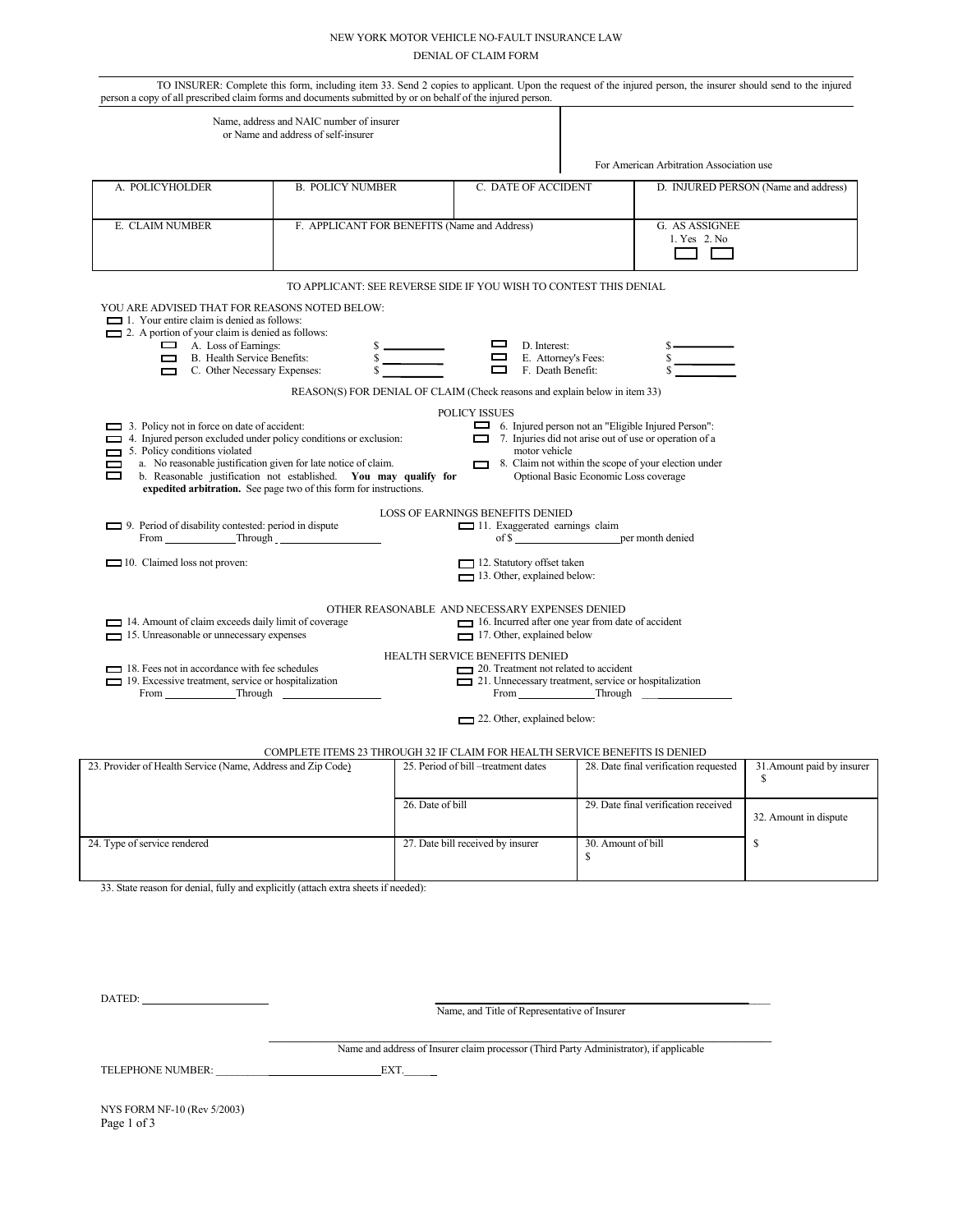IF YOU WISH TO CONTEST THIS DENIAL, YOU HAVE THE FOLLOWING OPTIONS:

#### **1. You may file a written complaint with:**

**NEW YORK STATE INSURANCE DEPARTMENT CONSUMER SERVICE BUREAU 25 BEAVER STREET NEW YORK, NEW YORK 10004** 

Although the Insurance Department will attempt to resolve disputed claims, it cannot order or require an insurer to pay a disputed claim. If you wish to file a complaint, send one copy of this Denial of Claim Form with copies of other pertinent documents with a letter fully explaining your complaint to the Insurance Department at the above address. Or you can file your complaint online by visiting the Department website at www.ins.state.ny.us/complhow.htm and following the instructions that you find there. If you choose this option, you may at a later date still submit this dispute to arbitration or bring a lawsuit; or

**2. You may submit this dispute to arbitration**. If you wish to submit this claim to arbitration, mail a copy of this Denial of Claim Form along with a complete submission of all other pertinent documents and a table of contents listing your submissions, in duplicate together with a \$40 filing fee, payable to the AMERICAN ARBITRATION ASSOCIATION (AAA) to:

#### **NEW YORK, NEW YORK 10006 NEW YORK NO-FAULT CONCILIATION CENTER AMERICAN ARBITRATION ASSOCIATION (AAA) 65 BROADWAY**

A complete copy of this filing, listing all bills and proofs as well as a table of contents listing your submissions must be provided to the insurer at the time of filing for arbitration. The filing fee will be returned to you if the arbitrator awards you any portion of your claim. However, you may be assessed the costs of the arbitration proceeding if the arbitrator finds your claim to be frivolous, without factual or legal merit or was filed for the purpose of harassing the respondent. The decision of an arbitrator is binding, except for limited grounds for review set forth in the Law and Insurance Department Regulations.

If you are contesting the denial of claim and wish to submit the dispute to arbitration, state on accompanying sheets the reason(s) you believe the denied or overdue benefits should be paid. Attach proof of disability and verification of loss of earnings in dispute, sign below, and send the completed form to the American Arbitration Association at the address given in item 2 above.

Loss of Earnings: Date claim made: Gross Earnings per month \$

Period of dispute: From Through Amount Claimed: \$

Health Services: (Attach bills in dispute and list each one separately.

| Name of Provider | Date of Service | Amount of Bill | Amount in<br>Dispute | Date Claim<br>Mailed |
|------------------|-----------------|----------------|----------------------|----------------------|
|                  |                 |                |                      |                      |
|                  |                 |                |                      |                      |
|                  |                 |                |                      |                      |

Other Necessary Expenses: (Attach bills in dispute and list each one separately.

| <b>Type of Expense Claimed</b> | <b>Amount Claimed</b> | Date Incurred | Date Claim<br>Mailed | Amount in<br><b>Dispute</b> |
|--------------------------------|-----------------------|---------------|----------------------|-----------------------------|
|                                |                       |               |                      |                             |
|                                |                       |               |                      |                             |

Other: (Attach additional sheets, if necessary)

- Upon your request, if you file for arbitration within 90 days of the date of this denial or the claim becoming overdue, your case will be scheduled for arbitration on a priority basis.
- You qualify for **expedited arbitration** if the insurer has determined that your written justification for submitting late notice of claim failed to meet a "reasonableness standard". A request for expedited arbitration must be filed within 30 days of date of denial. Your filing must be complete and contain all information that you are submitting at the time of filing.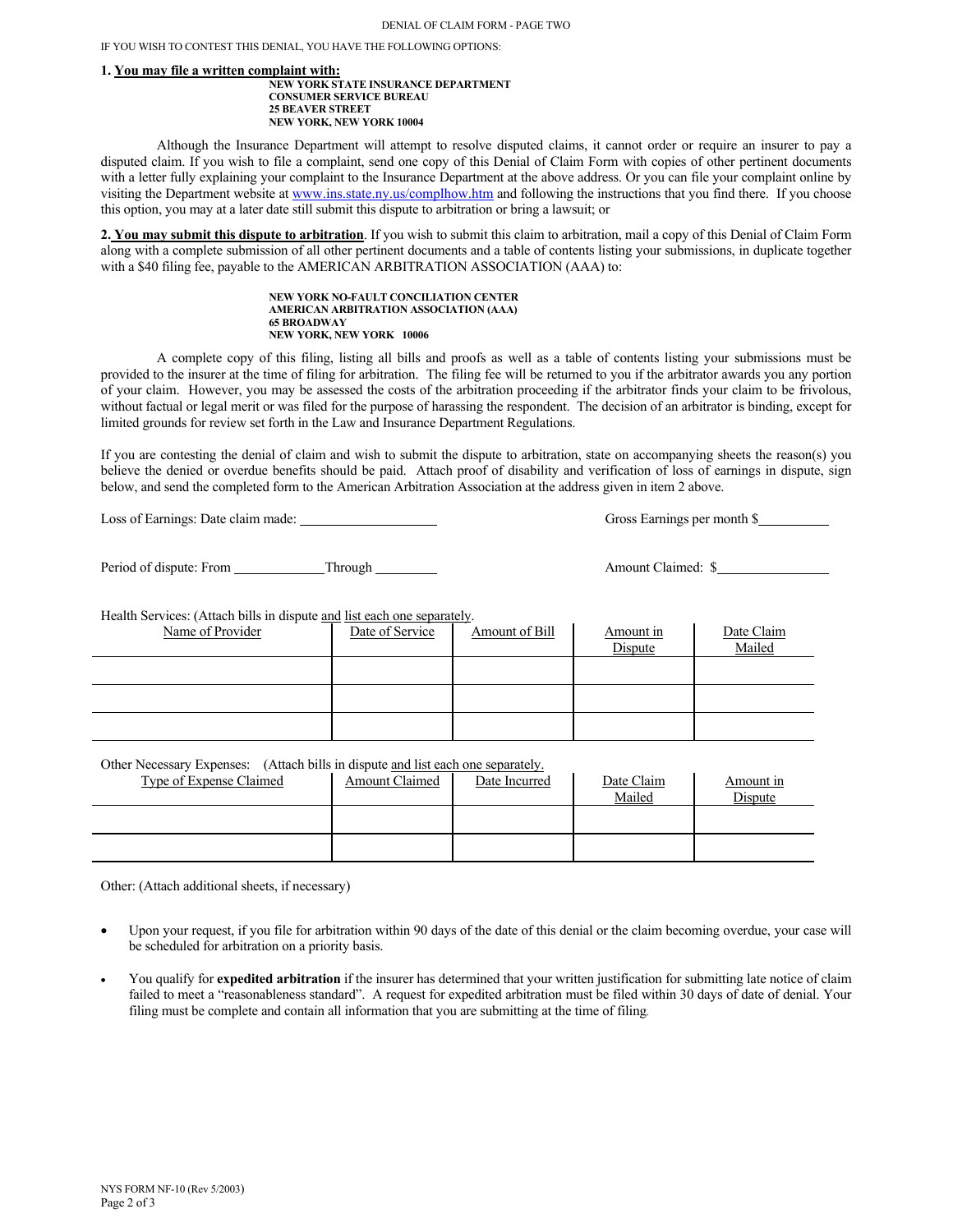## **3. You may bring a lawsuit to recover the amount of benefits you claim to be entitled to.**

THE UNDERSIGNED AFFIRMS AND CERTIFIES AS TRUE UNDER THE PENALTY OF PERJURY THAT THIS FILING IS BEING MADE IN GOOD FAITH AND THAT UPON INFORMATION, BELIEF AND REASONABLE INQUIRY THE DOCUMENTS BEING SUBMITTED HEREWITH ARE NOT FRAUDLENT AND THAT EXACT COPIES OF ALL DOCUMENTS PROVIDED HEREWITH HAVE BEEN MAILED TO THE INSURER AGAINST WHOM THE ARBITRATION IS BEING REQUESTED. UNLESS DISCLOSED WITH THIS SUBMISSION, THE DISPUTED AMOUNTS REMAIN UNPAID TO THE APPLICANT BY ANY PAYOR, THAT THERE HAS BEEN NO OTHER FILING OF AN ARBITRATION REQUEST OR LAWSUIT TO RESOLVE THE DISPUTED MATTERS CONTAINED IN THIS SUBMISSION.

**ANY PERSON WHO KNOWINGLY AND WITH INTENT TO DEFRAUD ANY INSURANCE COMPANY OR OTHER PERSON FILES AN APPLICATION FOR INSURANCE OR STATEMENT OF CLAIM CONTAINING ANY MATERIALLY FALSE INFORMATION, OR CONCEALS FOR THE PURPOSE OF MISLEADING, INFORMATION CONCERNING ANY FACT MATERIAL THERETO, COMMITS A FRAUDULENT INSURANCE ACT, WHICH IS A CRIME, AND SHALL ALSO BE SUBJECT TO A CIVIL PENALTY NOT TO EXCEED FIVE THOUSAND DOLLARS AND THE STATED VALUE OF THE CLAIM FOR EACH SUCH VIOLATION.** 

| <b>ARBITRATION REQUESTED BY:</b>      |                                                 |                          |
|---------------------------------------|-------------------------------------------------|--------------------------|
| <b>FIRST NAME</b><br><b>LAST NAME</b> |                                                 | NAME OF LAW FIRM, IF ANY |
| TELEPHONE NUMBER:                     |                                                 |                          |
| <b>FAX NUMBER:</b>                    |                                                 |                          |
| <b>E-MAIL ADDRESS:</b>                |                                                 | <b>ADDRESS</b>           |
| <b>SIGNATURE</b>                      | ARE YOU AN ATTORNEY?<br>$\Box$ NO<br><b>YES</b> | <b>DATE</b>              |

### IMPORTANT NOTICE TO APPLICANT

If box number 3 ("Policy not in force on date of accident") on the front of this form is checked as a reason for this denial, you may be entitled to No-Fault benefits from the Motor Vehicle Accident Indemnification Corporation (M.V.A.I.C.)(212-791-1280) located at 110 William Street, New York, New York 10038. The Insurance Law requires that you must file an Affidavit of Intention to Make Claim with M.V.A.I.C. Therefore, it is in your best interest to contact the M.V.A.I.C. immediately and file such an affidavit, even if you intend to contest this denial.